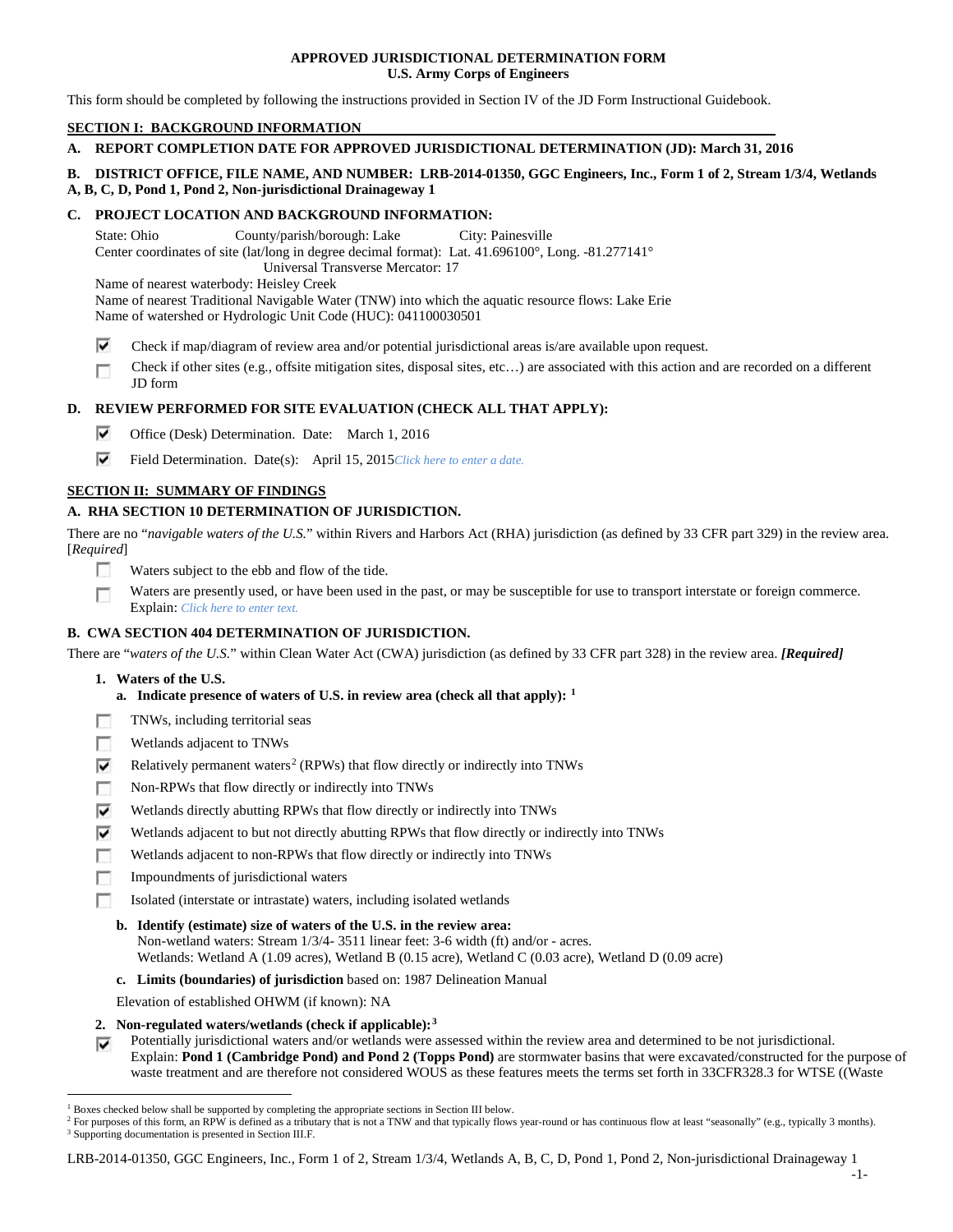treatment systems, including treatment ponds or lagoons designed to meet the requirements of CWA (other than cooling ponds as defined in 40 CFR 123.11(m) which also meet the criteria of this definition) are not waters of the United States.)).

**Non-jurisdictional Drainageway 1** is a constructed linear feature on the landscape which does not exhibit an ordinary high water mark or have defined bed and banks. This feature is best described as a constructed swale which does not meet the definition of WOUS set forth in 33CFR328.3 or the limits of jurisdictional set forth in 33CFR328.4.

### **SECTION III: CWA ANALYSIS**

#### **A. TNWs AND WETLANDS ADJACENT TO TNWs**

**The agencies will assert jurisdiction over TNWs and wetlands adjacent to TNWs. If the aquatic resource is a TNW, complete Section III.A.1 and Section III.D.1. only; if the aquatic resource is a wetland adjacent to a TNW, complete Sections III.A.1 and 2 and Section III.D.1.; otherwise, see Section III.B below**.

#### **1. TNW**

Identify TNW: *Click here to enter text.*

Summarize rationale supporting determination: *Click here to enter text.*

#### **2. Wetland adjacent to TNW**

Summarize rationale supporting conclusion that wetland is "adjacent": *Click here to enter text.*

#### **B. CHARACTERISTICS OF TRIBUTARY (THAT IS NOT A TNW) AND ITS ADJACENT WETLANDS (IF ANY):**

**This section summarizes information regarding characteristics of the tributary and its adjacent wetlands, if any, and it helps determine whether or not the standards for jurisdiction established under Rapanos have been met.** 

**The agencies will assert jurisdiction over non-navigable tributaries of TNWs where the tributaries are "relatively permanent waters" (RPWs), i.e. tributaries that typically flow year-round or have continuous flow at least seasonally (e.g., typically 3 months). A wetland that directly abuts an RPW is also jurisdictional. If the aquatic resource is not a TNW, but has year-round (perennial) flow, skip to Section III.D.2. If the aquatic resource is a wetland directly abutting a tributary with perennial flow, skip to Section III.D.4.**

**A wetland that is adjacent to but that does not directly abut an RPW requires a significant nexus evaluation. Corps districts and EPA regions will include in the record any available information that documents the existence of a significant nexus between a relatively permanent tributary that is not perennial (and its adjacent wetlands if any) and a traditional navigable water, even though a significant nexus finding is not required as a matter of law.**

**If the waterbody[4](#page-1-0) is not an RPW, or a wetland directly abutting an RPW, a JD will require additional data to determine if the waterbody has a significant nexus with a TNW. If the tributary has adjacent wetlands, the significant nexus evaluation must consider the tributary in combination with all of its adjacent wetlands. This significant nexus evaluation that combines, for analytical purposes, the tributary and all of its adjacent wetlands is used whether the review area identified in the JD request is the tributary, or its adjacent wetlands, or both. If the JD covers a tributary with adjacent wetlands, complete Section III.B.1 for the tributary, Section III.B.2 for any onsite wetlands, and Section III.B.3 for all wetlands adjacent to that tributary, both onsite and offsite. The determination whether a significant nexus exists is determined in Section III.C below.**

#### **1. Characteristics of non-TNWs that flow directly or indirectly into TNW**

**(i) General Area Conditions:** Watershed size: ~28 square miles (12-digit HUC) Drainage area: <5 square miles

Average annual rainfall: 37.78 inches Average annual snowfall: 36.2 inches

#### **(ii) Physical Characteristics:**

(a) Relationship with TNW:

- Tributary flows directly into TNW. г
- $\triangledown$  Tributary flows through 3 tributaries before entering TNW.

Project waters are 2-5 river miles from TNW. Project waters are 1 (or less) river miles from RPW. Project waters are 2-5 aerial (straight) miles from TNW. Project waters are 1 (or less) aerial (straight) miles from RPW. Project waters cross or serve as state boundaries. Explain: No

Identify flow route to TNW<sup>5</sup>: Stream  $1/3/4$  flows north then west through the site and continues off-site in a northwesterly direction where it flows into Heisley Creek. Heisley Creek flows in a northwesterly direction into Marsh Creek which then flows into Lake Erie, a Section 10 Navigable water of the United States. Tributary stream order, if known: 2

<sup>&</sup>lt;sup>4</sup> Note that the Instructional Guidebook contains additional information regarding swales, ditches, washes, and erosional features generally and in the arid West.

<span id="page-1-1"></span><span id="page-1-0"></span><sup>5</sup> Flow route can be described by identifying, e.g., tributary a, which flows through the review area, to flow into tributary b, which then flows into TNW.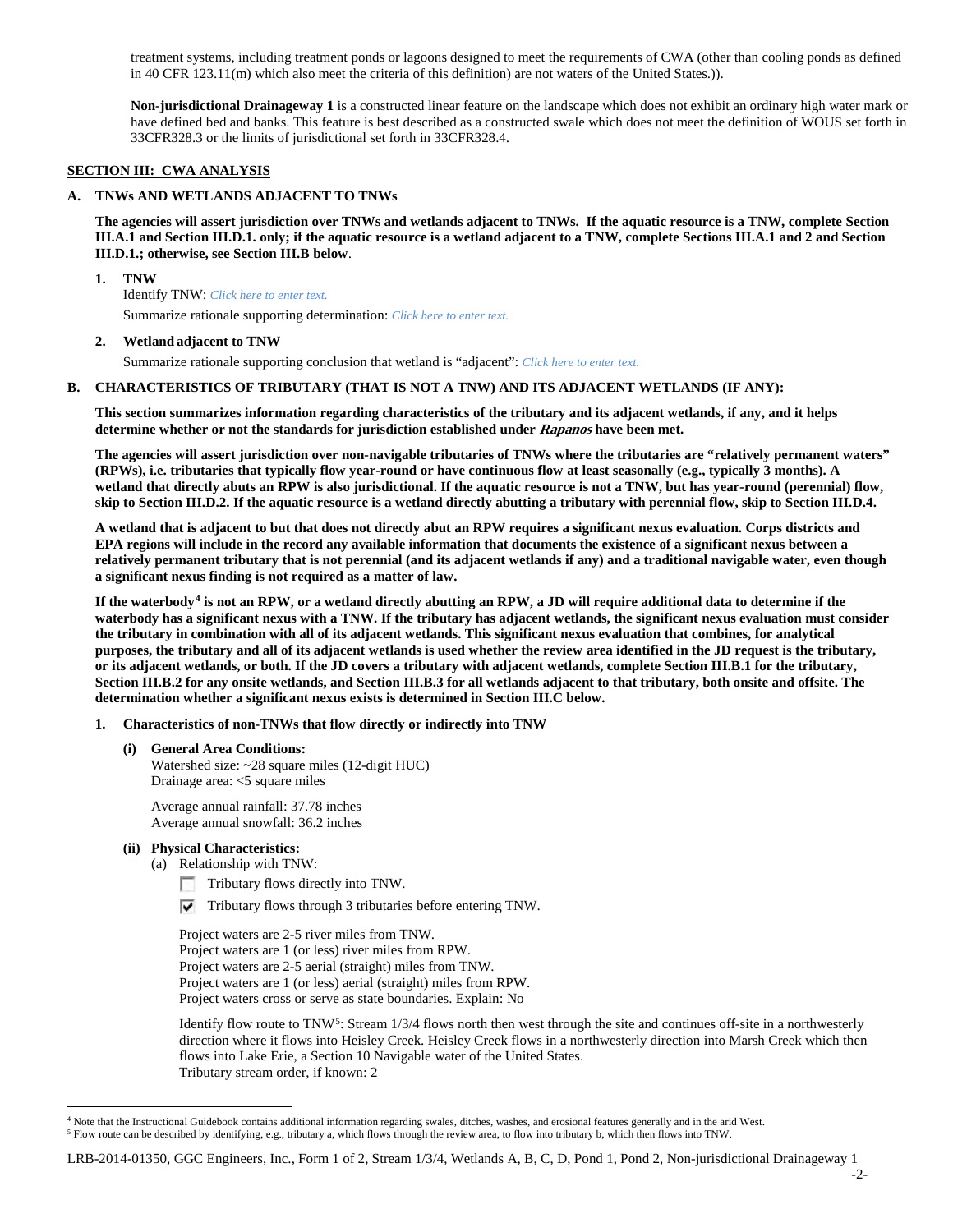- (b) General Tributary Characteristics (check all that apply):
	- **Tributary** is: Natural
		- Artificial (man-made). Explain: *Click here to enter text.*
		- Manipulated (man-altered). Explain: Stream  $1/3/4$  has been highly manipulated, straightened, and culverted. Approximately 2628 linear feet of the on-site stream is culverted and the remaining portions have been historically altered and straightened.

**Tributary** properties with respect to top of bank (estimate):

Average width: 3 feet

⊽

Average depth: 1-3 feet

Average side slopes: 3:1

Primary tributary substrate composition (check all that apply):

| <b>Silts</b> | M | Sands | Concrete<br>է |       |
|--------------|---|-------|---------------|-------|
| .            |   |       |               | $  -$ |

| Cobbles | ⊽<br>Gravel | $\Box$ Muck |
|---------|-------------|-------------|
|---------|-------------|-------------|

- $\sim$ Bedrock Vegetation. Type/% cover: *Click here to enter text.*
- ⊽ Other. Explain: Clay/hardpan

Tributary condition/stability [e.g., highly eroding, sloughing banks]. Explain: Tributary has some areas of erosion. Presence of run/riffle/pool complexes. Explain: None

Tributary geometry: Relatively Straight

Tributary gradient (approximate average slope): <2%

 $(c)$  Flow:

Tributary provides for: Perennial Flow

Estimate average number of flow events in review area/year: 1

Describe flow regime: Tributary flows perennially with no break in flow.

Other information on duration and volume:

Surface flow is: Confined Characteristics: Surface flow is confined to a defined bed and bank in the open portions and to the culvert limits in other portions.

Subsurface flow: Unknown Explain findings: *Click here to enter text.*

Dye (or other) test performed: *Click here to enter text.*

Tributary has (check all that apply):

- $|\overline{v}|$  Bed and banks
- $\triangleright$  OHWM<sup>[6](#page-2-0)</sup> (check all indicators that apply):

|    | clear, natural line impressed on the bank $\Box$ the presence of litter and debris |              |                                                                                                                  |
|----|------------------------------------------------------------------------------------|--------------|------------------------------------------------------------------------------------------------------------------|
| V. | changes in the character of soil                                                   |              | $\triangleright$ destruction of terrestrial vegetation                                                           |
|    | shelving                                                                           |              | the presence of wrack line                                                                                       |
| է  | vegetation matted down, bent, or absent                                            | $\mathbf{1}$ | sediment sorting                                                                                                 |
|    | leaf litter disturbed or washed away                                               |              | scour                                                                                                            |
|    | sediment deposition                                                                |              | multiple observed or predicted flow events                                                                       |
| է  | water staining                                                                     |              | abrupt change in plant community Click here to enter text.                                                       |
|    | other (list): Click here to enter text.                                            |              |                                                                                                                  |
|    | Discontinuous OHWM. <sup>7</sup> Explain: Click here to enter text.                |              |                                                                                                                  |
|    |                                                                                    |              | If factors other than the OHWM were used to determine lateral extent of CWA jurisdiction (check all that apply): |
|    | High Tide Line indicated by:                                                       |              | Mean High Water Mark indicated by:                                                                               |
|    |                                                                                    |              |                                                                                                                  |

| $\Box$ oil or scum line along shore objects                                | $\Box$ survey to available datum; |
|----------------------------------------------------------------------------|-----------------------------------|
| $\Box$ fine shell or debris deposits (foreshore) $\Box$ physical markings; |                                   |

- $\Box$  physical markings/characteristics  $\Box$  vegetation lines/changes in vegetation types.
- tidal gauges  $\Box$
- other (list): *Click here to enter text.*
- **(iii) Chemical Characteristics:**

<span id="page-2-1"></span><span id="page-2-0"></span> <sup>6</sup> <sup>6</sup>A natural or man-made discontinuity in the OHWM does not necessarily sever jurisdiction (e.g., where the stream temporarily flows underground, or where the OHWM has been removed by development or agricultural practices). Where there is a break in the OHWM that is unrelated to the waterbody's flow regime (e.g., flow over a rock outcrop or through a culvert), the agencies will look for indicators of flow above and below the break. 7 Ibid.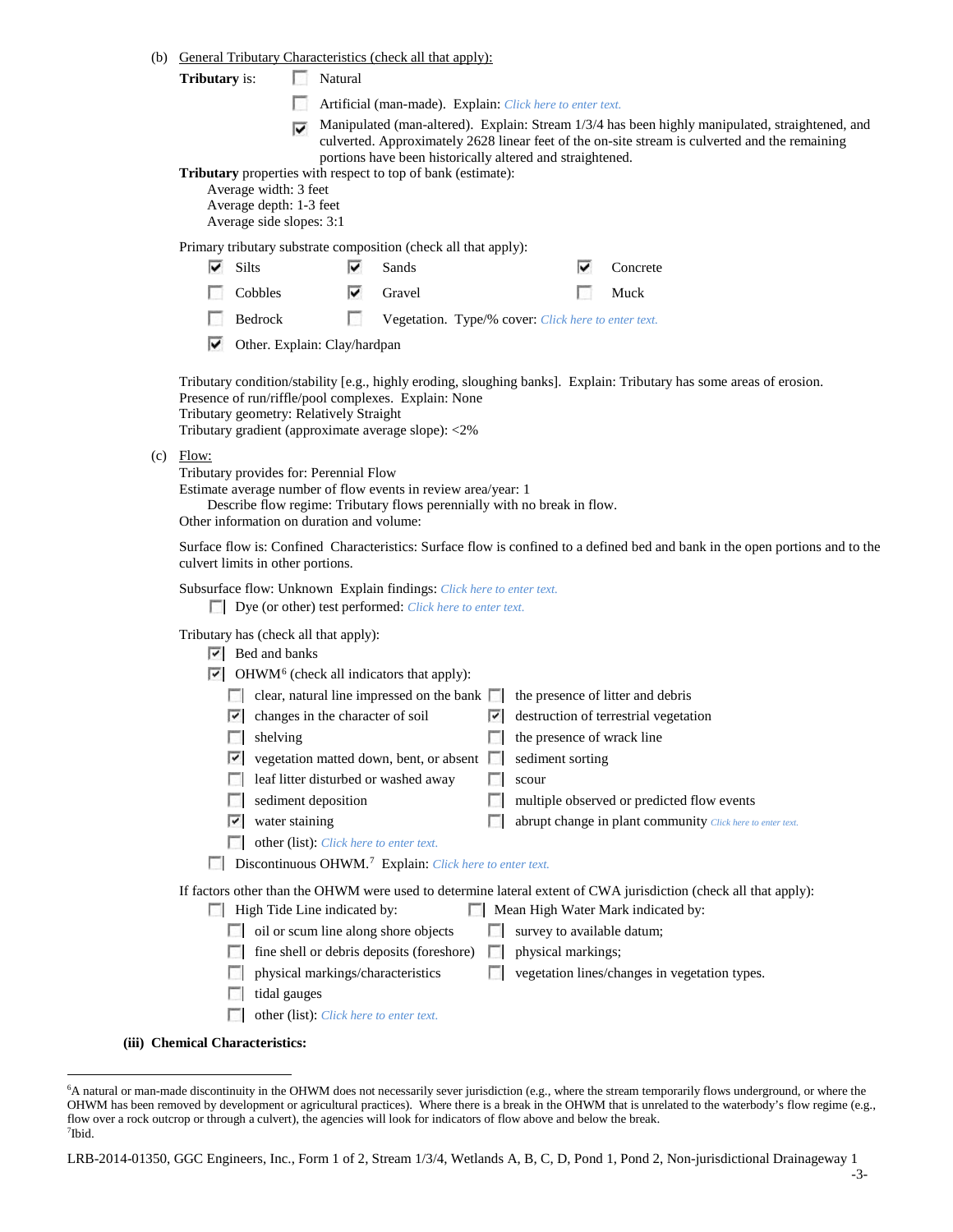Characterize tributary (e.g., water color is clear, discolored, oily film; water quality; general watershed characteristics, etc.).

Explain: Water in channel appears clear in photographs provided by agent. See Section III.B.C. for watershed discussion. Identify specific pollutants, if known: The tributary receives road runoff, residential runoff, and commercial runoff which include road salt and sand, lawn chemicals, and sediment. The tributary has two in-line stormwater basins and receives water and any pollutants/sediments carried by the stormwater runoff.

#### **(iv) Biological Characteristics. Channel supports (check all that apply):**

- Riparian corridor. Characteristics (type, average width): Forested and maintained lawn corridor ranging from 0-100+ feet. The stream is largely nested within development.
- Wetland fringe. Characteristics: Wetlands A, B, C, and D are all within the riparian corridor of the tributary; Wetland C  $\overline{\mathbf{v}}$ directly abuts the stream whereas the others are adjacent but not abutting the the tributary.

# $\overline{\triangledown}$  Habitat for:

- Federally Listed species. Explain findings: *Click here to enter text*.
- Fish/spawn areas. Explain findings: *Click here to enter text.*
- Other environmentally-sensitive species. Explain findings: *Click here to enter text.*
- Aquatic/wildlife diversity. Explain findings: The perennial tributary provides habitat and a movement corridor for aquatic flora and fauna.

### **2. Characteristics of wetlands adjacent to non-TNW that flow directly or indirectly into TNW**

### **(i) Physical Characteristics:**

- (a) General Wetland Characteristics:
	- Properties:

Wetland size: Wetland A (1.09 acres), Wetland B (0.15 acre), Wetland C (0.03 acre), Wetland D (0.09 acre) Wetland type. Explain: Wetlands A, B, C, and D are forested wetlands.

Wetland quality. Explain: Wetlands A, B, C, and D are moderate quality wetlands as per the Ohio Rapid Assessment Method scoring.

Project wetlands cross or serve as state boundaries. Explain: No.

(b) General Flow Relationship with Non-TNW:

Flow is: Intermittent Flow Explain: Wetlands flow during and after rain and snowmelt, during wet seasons, and during periods of high water table.

Surface flow is: Confined and overland sheetflow

Characteristics: Wetland A directly abuts Pond 2 (a waste treatment system/stormwater basin) and is conveyed through Pond 2 into Stream 1/3/4. Wetland B abuts and flows through Non-jurisdictional drainageway 1 and is conveyed through Wetland C into Stream 1/3/4. Wetland C directly abuts Stream 1/3/4. Wetland D drains north via overland sheetflow into Stream 1/3/4.

Subsurface flow: Unknown Explain findings: *Click here to enter text.*

Dye (or other) test performed: *Click here to enter text.*

- (c) Wetland Adjacency Determination with Non-TNW:
	- $\triangleright$  Directly abutting (Wetland C)
	- $\triangledown$  Not directly abutting
		- Discrete wetland hydrologic connection. Explain: Wetland A directly abuts Pond 2 (a waste treatment ⊽ system/stormwater basin) and is conveyed through Pond 2 into Stream 1/3/4. Wetland B abuts and flows through Non-jurisdictional drainageway 1, is conveyed through Wetland C into Stream 1/3/4. Wetland D drains north via overland sheetflow into Stream 1/3/4.
		- Ecological connection. Explain: *Click here to enter text.*
		- Separated by berm/barrier. Explain: *Click here to enter text.*
- (d) Proximity (Relationship) to TNW

Project wetlands are 5-10 river miles from TNW.

Project waters are 2-5 aerial (straight) miles from TNW.

Flow is from: Wetland to Navigable Waters

Estimate approximate location of wetland as within the 500-year or greater floodplain.

# **(ii) Chemical Characteristics:**

Characterize wetland system (e.g., water color is clear, brown, oil film on surface; water quality; general watershed characteristics; etc.). Explain: See Section III.B.C. for watershed discussion.

Identify specific pollutants, if known: Wetlands receive runoff and/or stormwater input from commercial, residential, roadways, and unmaintained land. Pollutants in the stormwater/runoff include road sand/salt and lawn chemicals.

# **(iii) Biological Characteristics. Wetland supports (check all that apply):**

Riparian buffer. Characteristics (type, average width): The wetlands serve as a riparian buffer from Stream  $1/3/4$ ranging from 0-100+feet.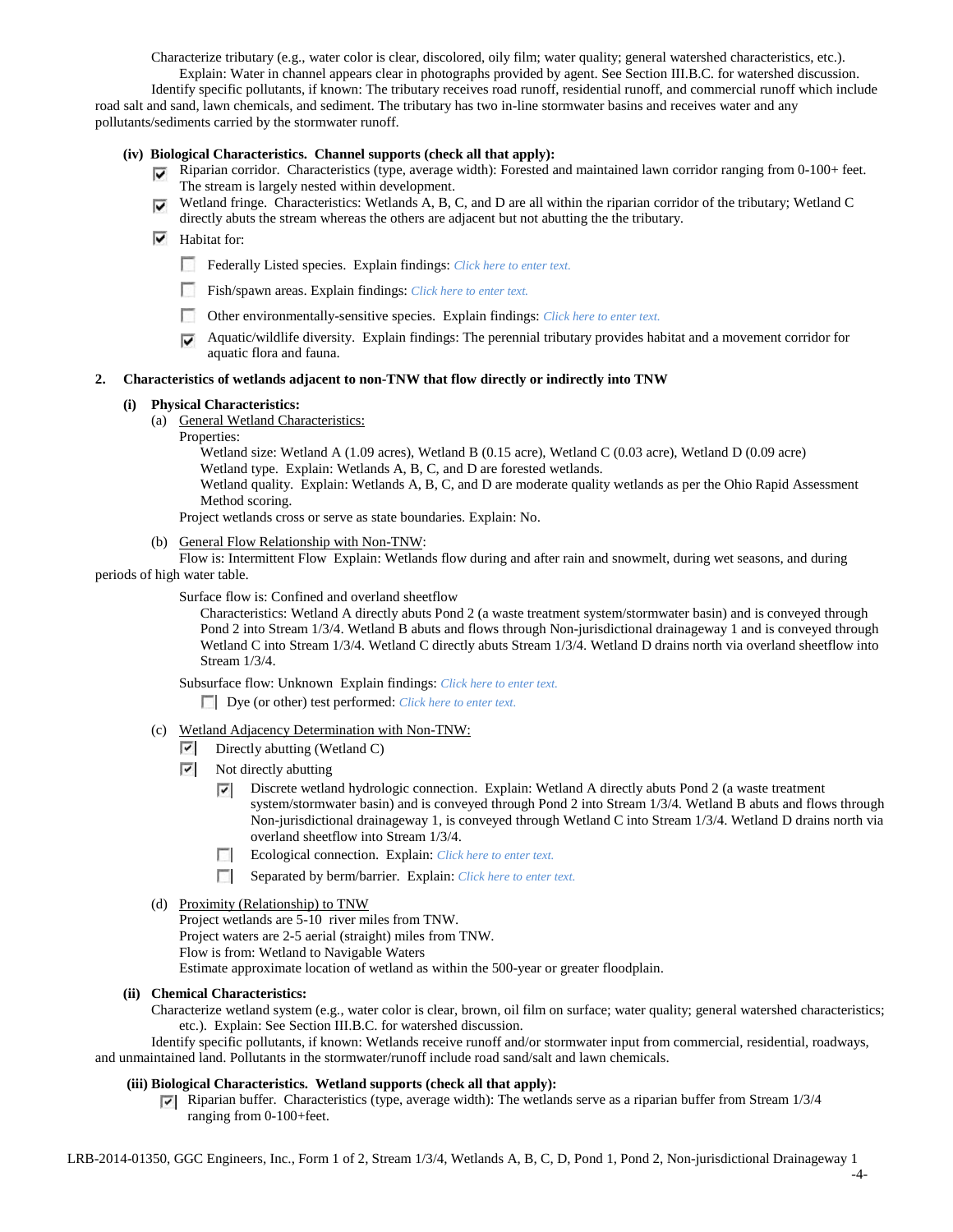- $\triangledown$  Vegetation type/percent cover. Explain: Forested, 100% with variable emergent understory.
- $\blacktriangleright$  Habitat for:
	- Federally Listed species. Explain findings: *Click here to enter text.*
	- Fish/spawn areas. Explain findings: *Click here to enter text.*
	- Other environmentally-sensitive species. Explain findings: *Click here to enter text.*
	- $\triangledown$  Aquatic/wildlife diversity. Explain findings: Wetlands provide habitat for aquatic flora and fauna.

### **3. Characteristics of all wetlands adjacent to the tributary (if any)**

All wetland(s) being considered in the cumulative analysis: 4 Approximately (1.36) acres in total are being considered in the cumulative analysis. For each wetland, specify the following:

| Directly abuts? $(Y/N)$ | Size (in acres) | Directly abuts? $(Y/N)$ | Size (in acres) |
|-------------------------|-----------------|-------------------------|-----------------|
| Wetland A N             | $1.09$ acres    |                         |                 |
| Wetland B N             | $0.15$ acre     |                         |                 |
| Wetland C Y             | $0.03$ acre     |                         |                 |
| Wetland D N             | $0.09$ acre     |                         |                 |
|                         |                 |                         |                 |

Summarize overall biological, chemical and physical functions being performed: The wetlands provide the following functions and services: hydrologic flux and storage including floodwater and runoff attenuation and release; sediment and nutrient transport and retention; pollutant attenuation and release; biogeochemical cycling and storage; biological productivity of micro/macro flora and fauna, decomposition, and community structure; and wildlife support including providing habitat.

# **C. SIGNIFICANT NEXUS DETERMINATION**

**A significant nexus analysis will assess the flow characteristics and functions of the tributary itself and the functions performed by any wetlands adjacent to the tributary to determine if they significantly affect the chemical, physical, and biological integrity of a TNW. For each of the following situations, a significant nexus exists if the tributary, in combination with all of its adjacent wetlands, has more than a speculative or insubstantial effect on the chemical, physical and/or biological integrity of a TNW. Considerations when evaluating significant nexus include, but are not limited to the volume, duration, and frequency of the flow of water in the tributary and its proximity to a TNW, and the functions performed by the tributary and all its adjacent wetlands. It is not appropriate to determine significant nexus based solely on any specific threshold of distance (e.g. between a tributary and its adjacent wetland or between a tributary and the TNW). Similarly, the fact an adjacent wetland lies within or outside of a floodplain is not solely determinative of significant nexus.** 

### **Draw connections between the features documented and the effects on the TNW, as identified in the** *Rapanos* **Guidance and discussed in the Instructional Guidebook. Factors to consider include, for example:**

- Does the tributary, in combination with its adjacent wetlands (if any), have the capacity to carry pollutants or flood waters to TNWs, or to reduce the amount of pollutants or flood waters reaching a TNW?
- Does the tributary, in combination with its adjacent wetlands (if any), provide habitat and lifecycle support functions for fish and other species, such as feeding, nesting, spawning, or rearing young for species that are present in the TNW?
- Does the tributary, in combination with its adjacent wetlands (if any), have the capacity to transfer nutrients and organic carbon that support downstream foodwebs?
- Does the tributary, in combination with its adjacent wetlands (if any), have other relationships to the physical, chemical, or biological integrity of the TNW?

# *Note: the above list of considerations is not inclusive and other functions observed or known to occur should be documented below:*

- **1. Significant nexus findings for non-RPW that has no adjacent wetlands and flows directly or indirectly into TNWs.** Explain findings of presence or absence of significant nexus below, based on the tributary itself, then go to Section III.D: *Click here to enter text.*
- **2. Significant nexus findings for non-RPW and its adjacent wetlands, where the non-RPW flows directly or indirectly into TNWs.**  Explain findings of presence or absence of significant nexus below, based on the tributary in combination with all of its adjacent wetlands, then go to Section III.D: *Click here to enter text.*
- **3. Significant nexus findings for wetlands adjacent to an RPW but that do not directly abut the RPW.** Explain findings of presence or absence of significant nexus below, based on the tributary in combination with all of its adjacent wetlands, then go to Section III.D:

A hydrologic connection is visible and traceable between Wetlands A, B, C, D, Stream 1/3/4, and Lake Erie, a Section 10 Traditional Navigable water of the U.S. Wetland A directly abuts Pond 2 (a waste treatment system/stormwater basin) and is conveyed through Pond 2 into Stream 1/3/4. Wetland B abuts and flows through Non-jurisdictional drainageway 1 and is conveyed through Wetland C into Stream 1/3/4. Wetland C directly abuts Stream 1/3/4. Wetland D drains north via overland sheetflow into Stream 1/3/4. Stream 1/3/4 flows north then west through the site and continues off-site in a northwesterly direction where it flows into Heisley Creek. Heisley Creek flows in a northwesterly direction into Marsh Creek which then flows into Lake Erie, a Section 10 Navigable water of the United States.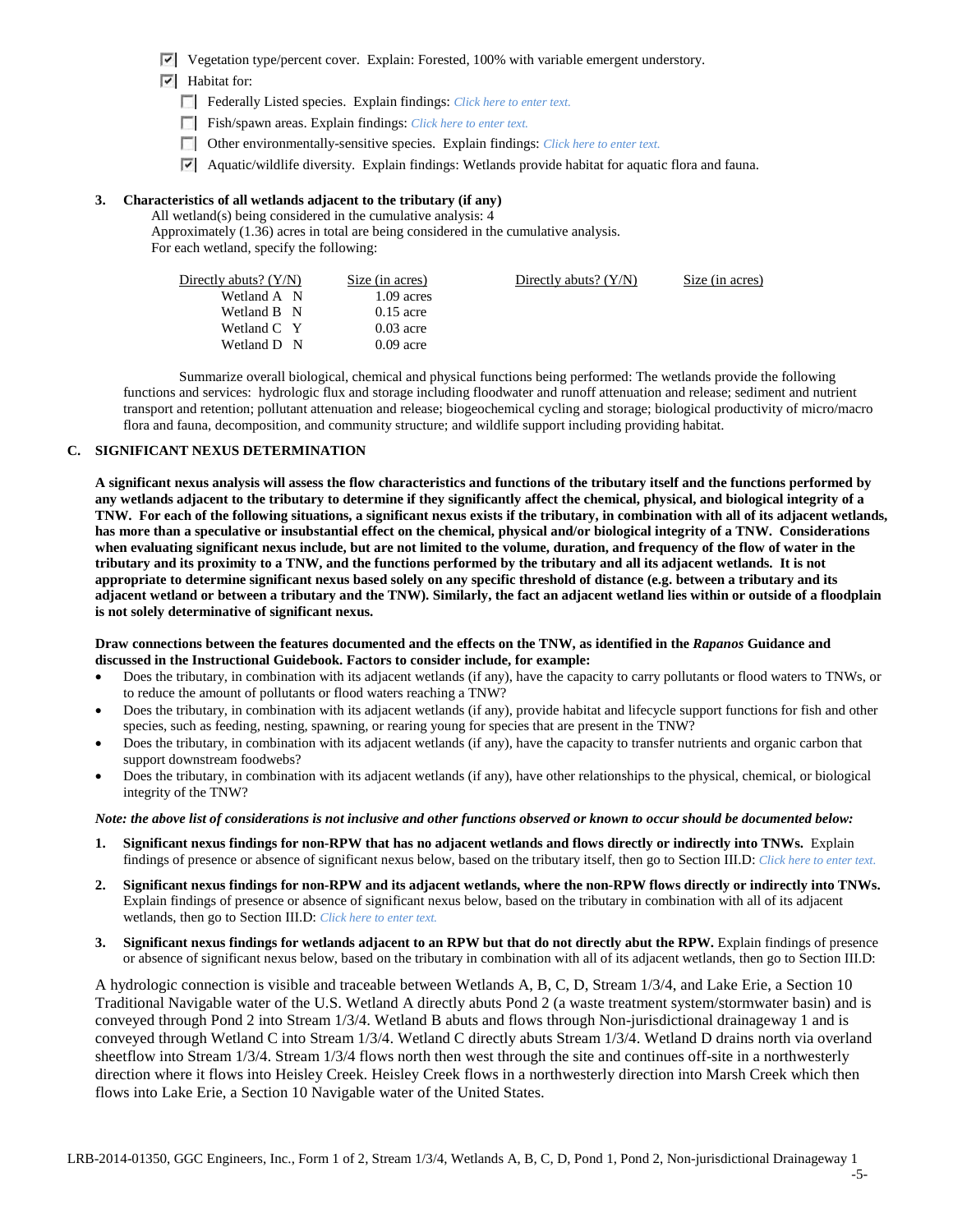A review of multiple aerial photos and USFWS NWI maps indicates there are no other similarly situated wetlands adjacent t the tributary beyond Wetlands A, B, C, and D to the relevant reach of Stream 1/3/4. Stream 1/3/4 and its adjacent wetlands have hydrologic connectivity to Lake Erie, thereby providing a significant nexus between the stream and its adjacent wetlands and the downstream TNW.

Known sources of impairment within the Lake Erie Watershed include: habitat loss and degradation of habitat particularly in wetlands; destruction and draining of wetlands; nonindigenous species (exotics); loss of forage fish availability; overexploitation; loss of native stocks/species, particularly keystone predators; fire suppression; logging; high water levels, storm surges; dredging/channel modifications; water taking; streambank/shoreline filling and hardening; sediment/chemical/contaminant/nutrient loadings; and navigation/boating activities (USEPA, 2000).

According to a report issued by USEPA, "the scientific literature unequivocally demonstrates that streams, individually or cumulatively, exert a strong influence on the integrity of downstream waters. All tributary streams, including perennial, intermittent, and ephemeral streams, are physically, chemically, and biologically connected to downstream rivers via channels and associated alluvial deposits where water and other materials are concentrated, mixed, transformed, and transported" (USEPA, 2015). Stream 1/3/4 influences the chemistry and physical conditions of the downstream TNW through its hydrologic input and storage and transport of sediments, nutrients, chemicals, pollutants, and energy. Rainfall, snowmelt, stormwater runoff, and groundwater within the drainage area of the unnamed tributary provide hydrology to the downstream receiving waters. Stream 1/3/4 receives hydrologic input from adjacent roads and impervious surfaces carrying sediment and road sand/salt; several stormwater basins which carry road runoff containing sand/salt and sediment; residential and commercial properties which contribute sediment laden runoff and lawn chemicals; input from Wetlands A, B, C, and D; and input from the surrounding uplands.

Wetlands A, B, C, and D and Stream  $1/3/4$  affect the nature of the water flowing to downstream receiving waters, both in quantity and chemical/physical attributes. Wetland A, B, C, and D's seasonal saturation and noted high water tables are indicative that the wetlands store and releases hydrology to downstream waters via intermittent drainage to Stream 1/3/4. Wetlands A, B, C, and D reduce the runoff rates of water received by Stream 1/3/4 resulting from attenuation and storage of floodwaters (saturation capacity, inundation capacity, and trees storing water); capture of water through evapotranspiration; storage of runoff; and filtering and/or storage of nutrients, chemicals, and sediments contained in rainfall, runoff, or other hydrologic inputs. Ultimately, this affects the downstream TNW, Lake Erie, as the wetlands alter the amount and velocity of flow reaching the TNW and furthermore, any additional matter such as nutrients, chemicals, sediments, and pollutants carried in that flow. As Wetlands A, B, C, and D capture, retain, and intermittently release these hydrologically-carried elements, the wetlands and Stream 1/3/4 which transport these elements reduce impairments to the Lake Erie watershed including siltation, sedimentation, and nutrient enrichment. The stream and wetlands significantly affect the chemical and physical make-up of Lake Erie through its ability to retain and convey water containing sediments, chemicals, nutrients, and contaminants downstream to Lake Erie and therefore have a significant nexus with Lake Erie.

During high water events, organic carbon leached from soil and organic material contained in the wetlands is transferred into Stream 1/3/4, a portion of which is subsequently transferred downstream to Lake Erie. Organic carbon is an important part of the carbon cycle and serves as a primary food source for aquatic system food webs (Bruckner, 2012). By contributing carbon to the immediate and downstream system, the wetlands and Stream 1/3/4 have more than a speculative or insubstantial effect on the chemical, physical, and biological integrity of Lake Erie.

The conservation of the wetlands and Stream 1/3/4 aids in reducing impairments including riparian loss, wetland destruction, stream straightening/hardening, and channel modifications within the Lake Erie watershed which result from land development. An OEPA recommended improvement for the watershed is to prevent riparian and forested habitat destruction (Lake County Soil and Water Conservation District, 2010.). Preservation and maintenance of the wetlands and Stream 1/3/4 help accomplish this goal to protect the overall health of the Lake Erie Watershed and Mentor Marsh sub-watershed.

Due to the physical, biological, and chemical connectivity of Wetlands A, B, C, and D and Stream 1/3/4 to the downstream TNW, it has been determined that they have a significant nexus with the downstream TNW, Lake Erie as the functions and services provided by the wetlands and Stream 1/3/4 provide more than a speculative effect on the physical integrity of Lake Erie.

# **D. DETERMINATIONS OF JURISDICTIONAL FINDINGS. THE SUBJECT WATERS/WETLANDS ARE (CHECK ALL THAT APPLY):**

- **1. TNWs and Adjacent Wetlands.** Check all that apply and provide size estimates in review area:
	- TNWs: *#* linear feet *#* width (ft), Or, *#* acres.
	- Wetlands adjacent to TNWs: # acres.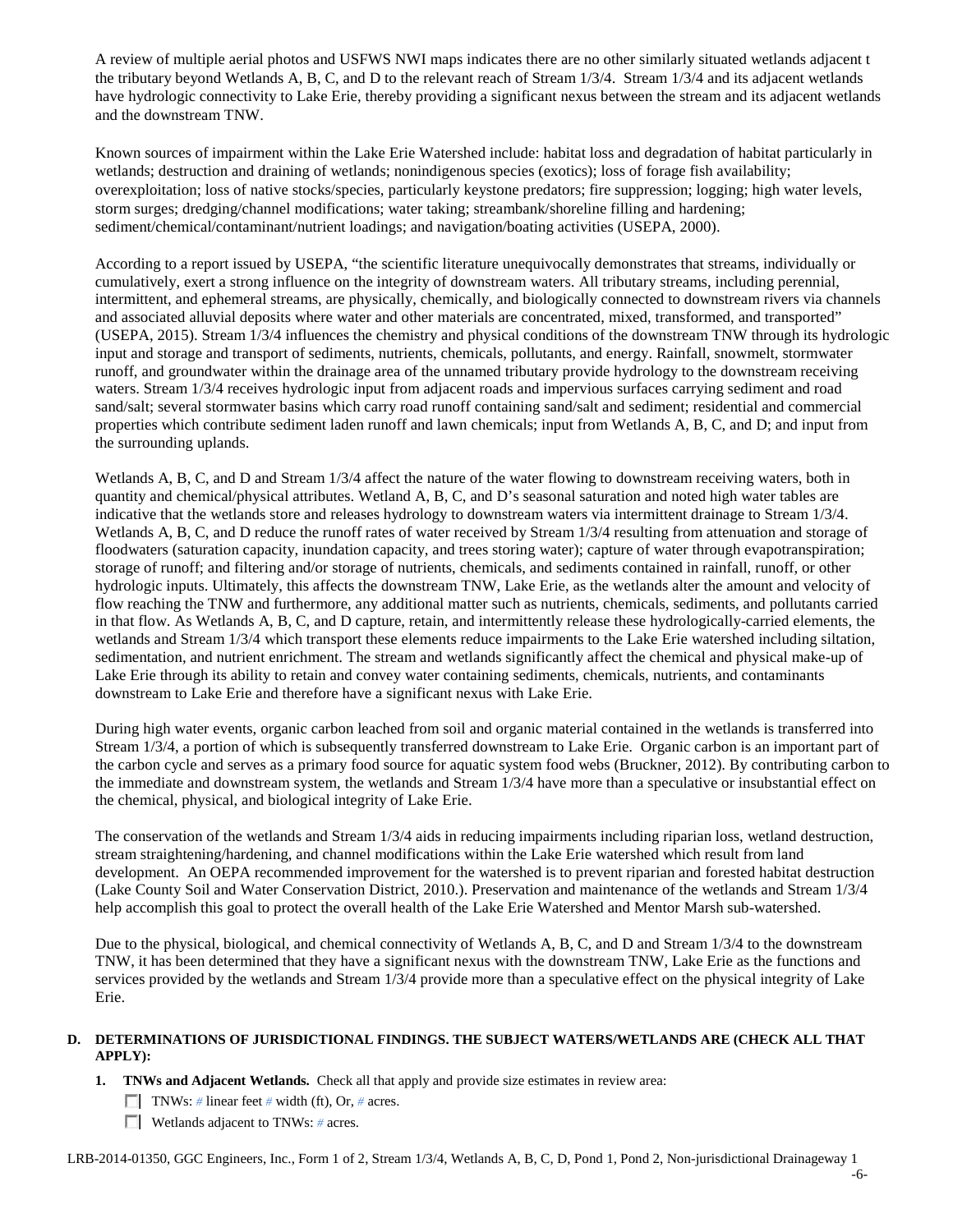### **2. RPWs that flow directly or indirectly into TNWs.**

- Tributaries of TNWs where tributaries typically flow year-round are jurisdictional. Provide data and rationale indicating that tributary is perennial: Aerial photos during leaf-on and leaf-off conditions identify the stream with year-round perennial flow at the downstream portion of the relevant reach. No aerial photos show a dry channel indicating that the channel does not cease flowing. Photographs submitted by the applicant indicate flow in the channel.
- Tributaries of TNW where tributaries have continuous flow "seasonally" (e.g., typically three months each year) are jurisdictional. n. Data supporting this conclusion is provided at Section III.B. Provide rationale indicating that tributary flows seasonally: *Click here to enter text.*.

Provide estimates for jurisdictional waters in the review area (check all that apply):

- Tributary waters: **Stream 1/3/4 (3511 linear feet, 3-6 ft width**)
- Other non-wetland waters: *#* acres. Identify type(s) of waters: *Click here to enter text.*

### **3. Non-RPWs[8](#page-6-0) that flow directly or indirectly into TNWs.**

Waterbody that is not a TNW or an RPW, but flows directly or indirectly into a TNW, and it has a significant nexus with a TNW is jurisdictional. Data supporting this conclusion is provided at Section III.C.

Provide estimates for jurisdictional waters within the review area (check all that apply):

- **Tributary waters:** # linear feet # width (ft).
- Other non-wetland waters: *#* acres.

Identify type(s) of waters: *Click here to enter text.*

### **4. Wetlands directly abutting an RPW that flow directly or indirectly into TNWs.**

 $\triangleright$  Wetlands directly abut RPW and thus are jurisdictional as adjacent wetlands.

- $\triangledown$  Wetlands directly abutting an RPW where tributaries typically flow year-round. Provide data and rationale indicating that tributary is perennial in Section III.D.2, above. Provide rationale indicating that wetland is directly abutting an RPW: Wetland C directly abuts and drains into Stream 1/3/4 with no man-made or natural barrier/separation/upland.
- Wetlands directly abutting an RPW where tributaries typically flow "seasonally." Provide data indicating that **TT** tributary is seasonal in Section III.B and rationale in Section III.D.2, above. Provide rationale indicating that wetland is directly abutting an RPW: *Click here to enter text.*

Provide acreage estimates for jurisdictional wetlands in the review area: **Wetland C (0.03 acre)**

### **5. Wetlands adjacent to but not directly abutting an RPW that flow directly or indirectly into TNWs.**

 $\nabla$  Wetlands that do not directly abut an RPW, but when considered in combination with the tributary to which they are adjacent and with similarly situated adjacent wetlands, have a significant nexus with a TNW are jurisidictional. Data supporting this conclusion is provided at Section III.C.

Provide acreage estimates for jurisdictional wetlands in the review area: **Wetland A (1.09 acres), Wetland B (0.15 acre), Wetland D (0.09 acre)**

#### **6. Wetlands adjacent to non-RPWs that flow directly or indirectly into TNWs.**

 $\Box$  Wetlands adjacent to such waters, and have when considered in combination with the tributary to which they are adjacent and with similarly situated adjacent wetlands, have a significant nexus with a TNW are jurisdictional. Data supporting this conclusion is provided at Section III.C.

Provide estimates for jurisdictional wetlands in the review area: *#* acres.

#### **7. Impoundments of jurisdictional waters. [9](#page-6-1)**

As a general rule, the impoundment of a jurisdictional tributary remains jurisdictional.

- Demonstrate that impoundment was created from "waters of the U.S.," or
- Demonstrate that water meets the criteria for one of the categories presented above (1-6), or
- n Demonstrate that water is isolated with a nexus to commerce (see E below).

#### **E. ISOLATED [INTERSTATE OR INTRA-STATE] WATERS, INCLUDING ISOLATED WETLANDS, THE USE, DEGRADATION OR DESTRUCTION OF WHICH COULD AFFECT INTERSTATE COMMERCE, INCLUDING ANY SUCH WATERS (CHECK ALL THAT APPLY):[10](#page-6-2)**

which are or could be used by interstate or foreign travelers for recreational or other purposes.

from which fish or shellfish are or could be taken and sold in interstate or foreign commerce.

<span id="page-6-2"></span><sup>10</sup> Prior to asserting or declining CWA jurisdiction based solely on this category, Corps Districts will elevate the action to Corps and EPA HQ for review consistent with the process described in the Corps/EPA *Memorandum Regarding CWA Act Jurisdiction Following Rapanos.*

 $\frac{1}{8}$ 

<span id="page-6-1"></span><span id="page-6-0"></span><sup>&</sup>lt;sup>8</sup>See Footnote # 3.<br><sup>9</sup> To complete the analysis refer to the key in Section III.D.6 of the Instructional Guidebook.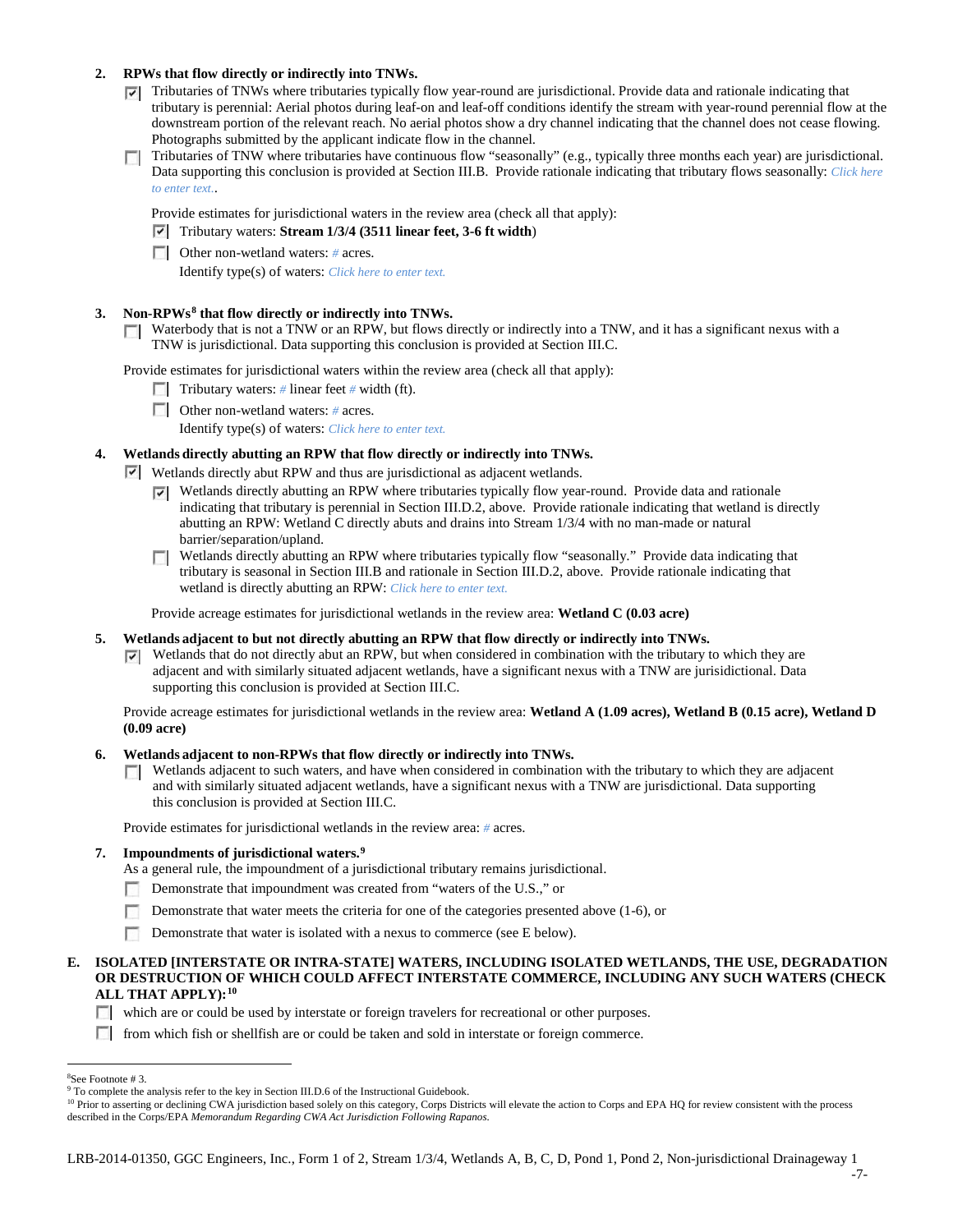|    |        | which are or could be used for industrial purposes by industries in interstate commerce.                                                                                                                                                                                                                                                                                                                                                                                                                                                                                              |  |  |  |  |  |  |  |
|----|--------|---------------------------------------------------------------------------------------------------------------------------------------------------------------------------------------------------------------------------------------------------------------------------------------------------------------------------------------------------------------------------------------------------------------------------------------------------------------------------------------------------------------------------------------------------------------------------------------|--|--|--|--|--|--|--|
|    |        | Interstate isolated waters. Explain: Click here to enter text.                                                                                                                                                                                                                                                                                                                                                                                                                                                                                                                        |  |  |  |  |  |  |  |
|    |        | Other factors. Explain: Click here to enter text.                                                                                                                                                                                                                                                                                                                                                                                                                                                                                                                                     |  |  |  |  |  |  |  |
|    |        | <b>Identify water body and summarize rationale supporting determination:</b> Click here to enter text.                                                                                                                                                                                                                                                                                                                                                                                                                                                                                |  |  |  |  |  |  |  |
|    |        | Provide estimates for jurisdictional waters in the review area (check all that apply):                                                                                                                                                                                                                                                                                                                                                                                                                                                                                                |  |  |  |  |  |  |  |
|    |        | Tributary waters: $\#$ linear feet $\#$ width (ft).                                                                                                                                                                                                                                                                                                                                                                                                                                                                                                                                   |  |  |  |  |  |  |  |
|    |        | Other non-wetland waters: # acres.                                                                                                                                                                                                                                                                                                                                                                                                                                                                                                                                                    |  |  |  |  |  |  |  |
|    |        | Identify type(s) of waters: Click here to enter text.                                                                                                                                                                                                                                                                                                                                                                                                                                                                                                                                 |  |  |  |  |  |  |  |
|    |        | Wetlands: # acres.                                                                                                                                                                                                                                                                                                                                                                                                                                                                                                                                                                    |  |  |  |  |  |  |  |
| F. |        | NON-JURISDICTIONAL WATERS, INCLUDING WETLANDS (CHECK ALL THAT APPLY):<br>If potential wetlands were assessed within the review area, these areas did not meet the criteria in the 1987 Corps of Engineers<br>Wetland Delineation Manual and/or appropriate Regional Supplements.                                                                                                                                                                                                                                                                                                      |  |  |  |  |  |  |  |
|    | $\sim$ | Review area included isolated waters with no substantial nexus to interstate (or foreign) commerce.                                                                                                                                                                                                                                                                                                                                                                                                                                                                                   |  |  |  |  |  |  |  |
|    |        | Prior to the Jan 2001 Supreme Court decision in "SWANCC," the review area would have been regulated based solely on the<br>"Migratory Bird Rule" (MBR).                                                                                                                                                                                                                                                                                                                                                                                                                               |  |  |  |  |  |  |  |
|    | u      | Waters do not meet the "Significant Nexus" standard, where such a finding is required for jurisdiction. Explain: Click here to enter text.                                                                                                                                                                                                                                                                                                                                                                                                                                            |  |  |  |  |  |  |  |
|    | ⊽      | Other: (explain, if not covered above): Pond 1 (Cambridge Pond, 1.2 acres) and Pond 2 (Topps Pond, 0.73 acre) are stormwater<br>basins that were excavated/constructed for the purpose of waste treatment and are therefore not considered WOUS as these features<br>meets the terms set forth in 33CFR328.3 for WTSE ((Waste treatment systems, including treatment ponds or lagoons designed to<br>meet the requirements of CWA (other than cooling ponds as defined in 40 CFR 123.11(m) which also meet the criteria of this<br>definition) are not waters of the United States.). |  |  |  |  |  |  |  |
|    |        | Non-jurisdictional Drainageway 1 is a constructed linear feature on the landscape which does not exhibit an ordinary high water<br>mark or have defined bed and banks. This feature is best described as a constructed swale which does not meet the definition of<br>WOUS set forth in 33CFR328.3 or the limits of jurisdictional set forth in 33CFR328.4.                                                                                                                                                                                                                           |  |  |  |  |  |  |  |
|    |        | Provide acreage estimates for non-jurisdictional waters in the review area, where the sole potential basis of jurisdiction is the MBR factors<br>(i.e., presence of migratory birds, presence of endangered species, use of water for irrigated agriculture), using best professional judgment<br>(check all that apply):                                                                                                                                                                                                                                                             |  |  |  |  |  |  |  |
|    |        | Non-wetland waters (i.e., rivers, streams): $\#$ linear feet $\#$ width (ft).                                                                                                                                                                                                                                                                                                                                                                                                                                                                                                         |  |  |  |  |  |  |  |
|    |        | Lakes/ponds: $# \, \text{acres.}$                                                                                                                                                                                                                                                                                                                                                                                                                                                                                                                                                     |  |  |  |  |  |  |  |
|    |        | Other non-wetland waters: # acres. List type of aquatic resource: Click here to enter text                                                                                                                                                                                                                                                                                                                                                                                                                                                                                            |  |  |  |  |  |  |  |
|    |        | Wetlands: # acres.                                                                                                                                                                                                                                                                                                                                                                                                                                                                                                                                                                    |  |  |  |  |  |  |  |
|    |        | Provide acreage estimates for non-jurisdictional waters in the review area that do not meet the "Significant Nexus" standard, where such a                                                                                                                                                                                                                                                                                                                                                                                                                                            |  |  |  |  |  |  |  |
|    |        | finding is required for jurisdiction (check all that apply):                                                                                                                                                                                                                                                                                                                                                                                                                                                                                                                          |  |  |  |  |  |  |  |
|    |        | Non-wetland waters (i.e., rivers, streams): # linear feet # width (ft).                                                                                                                                                                                                                                                                                                                                                                                                                                                                                                               |  |  |  |  |  |  |  |
|    |        | Lakes/ponds: $# \, \text{acres.}$                                                                                                                                                                                                                                                                                                                                                                                                                                                                                                                                                     |  |  |  |  |  |  |  |
|    |        | Other non-wetland waters: # acres. List type of aquatic resource: Click here to enter text                                                                                                                                                                                                                                                                                                                                                                                                                                                                                            |  |  |  |  |  |  |  |
|    |        | Wetlands: # acres.                                                                                                                                                                                                                                                                                                                                                                                                                                                                                                                                                                    |  |  |  |  |  |  |  |
|    |        | <u>SECTION IV: DATA SOURCES.</u>                                                                                                                                                                                                                                                                                                                                                                                                                                                                                                                                                      |  |  |  |  |  |  |  |
|    |        | A. SUPPORTING DATA. Data reviewed for JD (check all that apply - checked items shall be included in case file and, where checked and                                                                                                                                                                                                                                                                                                                                                                                                                                                  |  |  |  |  |  |  |  |
|    |        | requested, appropriately reference sources below):                                                                                                                                                                                                                                                                                                                                                                                                                                                                                                                                    |  |  |  |  |  |  |  |
|    | 罓      | Maps, plans, plots or plat submitted by or on behalf of the applicant/consultant: Location Map and Delineation Map                                                                                                                                                                                                                                                                                                                                                                                                                                                                    |  |  |  |  |  |  |  |
|    | ▽      | Data sheets prepared/submitted by or on behalf of the applicant/consultant.                                                                                                                                                                                                                                                                                                                                                                                                                                                                                                           |  |  |  |  |  |  |  |
|    |        |                                                                                                                                                                                                                                                                                                                                                                                                                                                                                                                                                                                       |  |  |  |  |  |  |  |
|    |        | Office concurs with data sheets/delineation report.<br>▽                                                                                                                                                                                                                                                                                                                                                                                                                                                                                                                              |  |  |  |  |  |  |  |
|    |        | Office does not concur with data sheets/delineation report.<br>п                                                                                                                                                                                                                                                                                                                                                                                                                                                                                                                      |  |  |  |  |  |  |  |
|    |        | Data sheets prepared by the Corps: Click here to enter text.                                                                                                                                                                                                                                                                                                                                                                                                                                                                                                                          |  |  |  |  |  |  |  |
|    |        | Corps navigable waters' study: Click here to enter text.                                                                                                                                                                                                                                                                                                                                                                                                                                                                                                                              |  |  |  |  |  |  |  |
|    | ⊽      | U.S. Geological Survey Hydrologic Atlas: USACE ORM NHD Datasets                                                                                                                                                                                                                                                                                                                                                                                                                                                                                                                       |  |  |  |  |  |  |  |

- USGS 8 and 12 digit HUC maps.
- U.S. Geological Survey map(s). Cite scale & quad name: 7.5 Minute, Mentor OH
- USDA Natural Resources Conservation Service Soil Survey. Citation: NRCS Web Soil Survey
- National wetlands inventory map(s). Cite name: USACE ORM USFWS NWI Dataset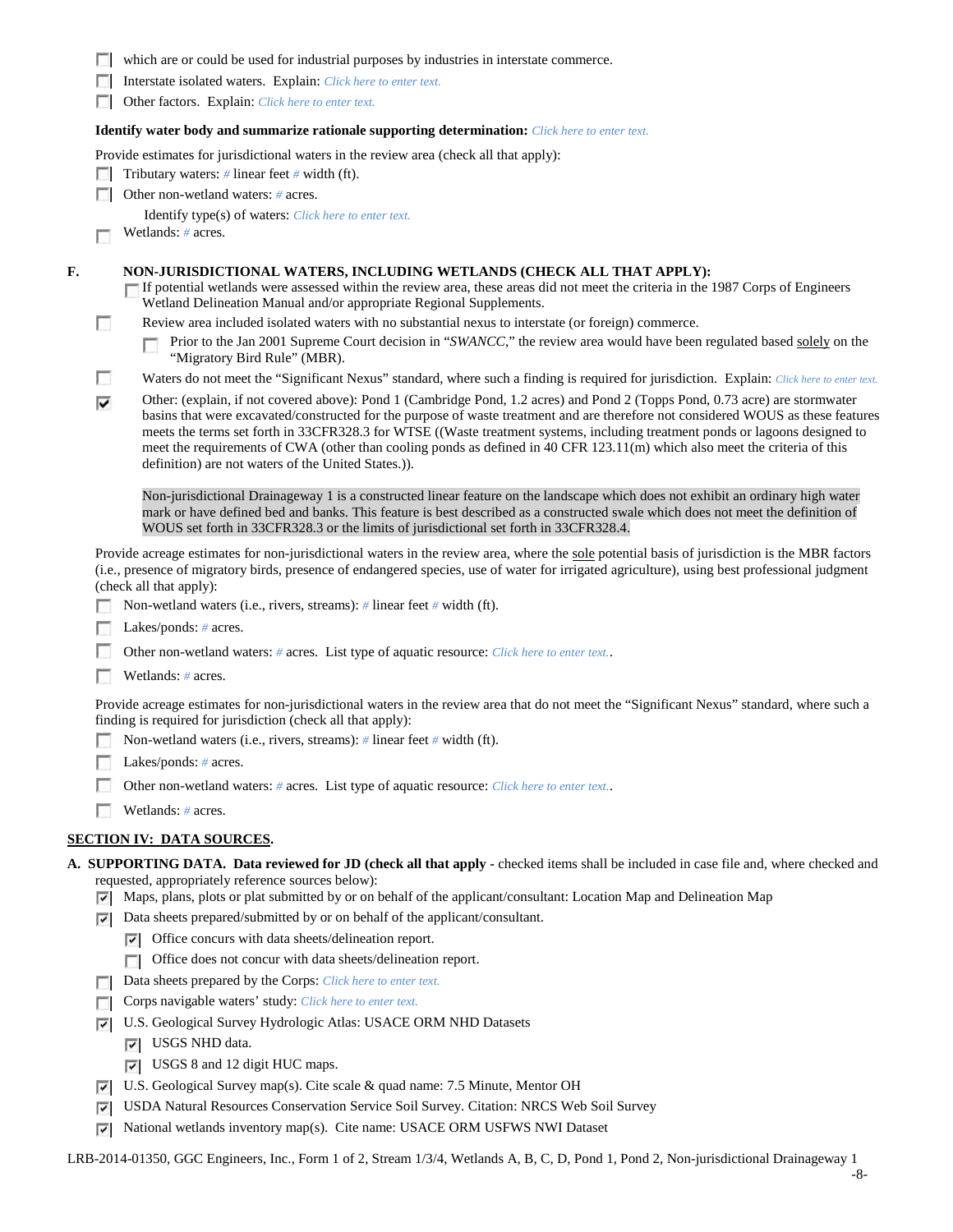|        | State/Local wetland inventory map(s): Click here to enter text.                                                                                                                                                                                                                                                                                                                                                                                                                                                                                                               |                                                                                                                                                                                                                                                                                                                                                                        |  |  |  |  |  |  |
|--------|-------------------------------------------------------------------------------------------------------------------------------------------------------------------------------------------------------------------------------------------------------------------------------------------------------------------------------------------------------------------------------------------------------------------------------------------------------------------------------------------------------------------------------------------------------------------------------|------------------------------------------------------------------------------------------------------------------------------------------------------------------------------------------------------------------------------------------------------------------------------------------------------------------------------------------------------------------------|--|--|--|--|--|--|
| ⊽      | FEMA/FIRM maps: USACE ORM FEMA Dataset                                                                                                                                                                                                                                                                                                                                                                                                                                                                                                                                        |                                                                                                                                                                                                                                                                                                                                                                        |  |  |  |  |  |  |
|        | 100-year Floodplain Elevation is: Click here to enter text. (National Geodectic Vertical Datum of 1929)                                                                                                                                                                                                                                                                                                                                                                                                                                                                       |                                                                                                                                                                                                                                                                                                                                                                        |  |  |  |  |  |  |
| ⊽<br>⊽ | Photographs: $ \nabla $                                                                                                                                                                                                                                                                                                                                                                                                                                                                                                                                                       | Aerial (Name & Date): Google Earth (4/1994, 9/2000, 12/2002, 8/2004, 7/2006, 4/2012, 9/2015),<br>HistoricAerials.com (1952, 1962, 1970, 1994, 2000, 2002, 2006, 2009, 2011), Lake County GIS (1951, 1973), Bing<br>Maps Bird's Eye View (date unknown)<br>or $\vert \overline{\mathbf{v}} \vert$ Other (Name & Date): Photos submitted by agent via email on 1/11/2015 |  |  |  |  |  |  |
|        |                                                                                                                                                                                                                                                                                                                                                                                                                                                                                                                                                                               |                                                                                                                                                                                                                                                                                                                                                                        |  |  |  |  |  |  |
| ⊽      |                                                                                                                                                                                                                                                                                                                                                                                                                                                                                                                                                                               | Previous determination(s). File no. and date of response letter: LRB-2014-01350 PJD Dated 5/28/2015                                                                                                                                                                                                                                                                    |  |  |  |  |  |  |
| п      |                                                                                                                                                                                                                                                                                                                                                                                                                                                                                                                                                                               | Applicable/supporting case law: Click here to enter text.                                                                                                                                                                                                                                                                                                              |  |  |  |  |  |  |
| п      |                                                                                                                                                                                                                                                                                                                                                                                                                                                                                                                                                                               | Applicable/supporting scientific literature:                                                                                                                                                                                                                                                                                                                           |  |  |  |  |  |  |
|        |                                                                                                                                                                                                                                                                                                                                                                                                                                                                                                                                                                               | -Alexander, R.B., E.W. Boyer, R.A. Smith, G.E. Schwartz, and R.B. Moore. 2007. The Role of Headwater Streams in<br>Downstream Water Quality. Journal of the American Water Resources Association 43.                                                                                                                                                                   |  |  |  |  |  |  |
|        | -Freeman, M.C., C.M. Pringle, and C.R. Jackson. 2007. Hydrologic Connectivity and the Contribution of Stream Headwaters to<br>Ecological Integrity at Regional Scales. Journal of the American Water Resources Association. 43:5-14.<br>-Meyer, J.L., D.L. Strayer, J.B. Wallace, S.L. Eggert, G.S. Helfman, and N.E. Leonard. 2007. The Contribution of Headwater<br>Streams to Biodiversity in River Networks. Journal of the American Water Resources Association. 43: 86-103.<br>-USEPA. 2013. Streams. http://water.epa.gov/type/rsl/streams.cfm. Accessed 8 March 2016. |                                                                                                                                                                                                                                                                                                                                                                        |  |  |  |  |  |  |
|        |                                                                                                                                                                                                                                                                                                                                                                                                                                                                                                                                                                               | -USEPA. 2015. Connectivity of Streams and Wetlands to Downstream Waters: A Review and Synthesis of the Scientific Evidence<br>(Final Report). U.S. Environmental Protection Agency, Washington, DC, EPA/600/R-14/475F.                                                                                                                                                 |  |  |  |  |  |  |
|        |                                                                                                                                                                                                                                                                                                                                                                                                                                                                                                                                                                               | -Bruckner, Monica Z. 2012. Measuring Dissolved and Particulate Organic Carbon (DOC and POC). Montana State University                                                                                                                                                                                                                                                  |  |  |  |  |  |  |
|        |                                                                                                                                                                                                                                                                                                                                                                                                                                                                                                                                                                               | Bozeman. http://serc.carleton.edu/microbelife/research_methods/biogeochemical/organic_carbon.html. Accessed 8 March 2016.                                                                                                                                                                                                                                              |  |  |  |  |  |  |
|        |                                                                                                                                                                                                                                                                                                                                                                                                                                                                                                                                                                               | -OEPA. 2012. 2012 Integrated Report. http://www.epa.state.oh.us/portals/35/tmdl/2012IntReport/IR12SectionAfinal.pdf.                                                                                                                                                                                                                                                   |  |  |  |  |  |  |
|        | Accessed 8 March 2016.                                                                                                                                                                                                                                                                                                                                                                                                                                                                                                                                                        |                                                                                                                                                                                                                                                                                                                                                                        |  |  |  |  |  |  |
|        |                                                                                                                                                                                                                                                                                                                                                                                                                                                                                                                                                                               | - Binational. 2014. Lake Erie Lakewide Action and Management Plan-Annual Report 2014.                                                                                                                                                                                                                                                                                  |  |  |  |  |  |  |
|        | http://www.epa.gov/glnpo/lakeerie/status/lampstat99.pdf. Accessed 8 December 2015.                                                                                                                                                                                                                                                                                                                                                                                                                                                                                            |                                                                                                                                                                                                                                                                                                                                                                        |  |  |  |  |  |  |
|        |                                                                                                                                                                                                                                                                                                                                                                                                                                                                                                                                                                               | -USEPA. 2000. Summary of Beneficial Use Impairment Conclusions, Lake Erie LaMP, April 2000.                                                                                                                                                                                                                                                                            |  |  |  |  |  |  |
|        |                                                                                                                                                                                                                                                                                                                                                                                                                                                                                                                                                                               | http://www.epa.gov/sites/production/files/2015-11/documents/lake-erie-summary-bui-conclusions-200004-4pp.pdf. Accessed 8                                                                                                                                                                                                                                               |  |  |  |  |  |  |
|        | March 2016.                                                                                                                                                                                                                                                                                                                                                                                                                                                                                                                                                                   |                                                                                                                                                                                                                                                                                                                                                                        |  |  |  |  |  |  |
|        |                                                                                                                                                                                                                                                                                                                                                                                                                                                                                                                                                                               | -Lake County Soil and Water Conservation District. 2010. Mentor Marsh Watershed Action Plan.                                                                                                                                                                                                                                                                           |  |  |  |  |  |  |
|        |                                                                                                                                                                                                                                                                                                                                                                                                                                                                                                                                                                               | http://www.lakecountyohio.gov/Portals/20/Mentor%20Marsh%20Watershed%20Plan%20part%203.pdf. Accessed 8 March 2016.                                                                                                                                                                                                                                                      |  |  |  |  |  |  |

Other information (please specify): USGS Ohio StreamStats (water.usgs.gov/osw/streamstats/ohio.html), USGS National Hydrography Viewer (http://viewer.nationalmap.gov/viewer/nhd.html?p=nhd)

**B. ADDITIONAL COMMENTS TO SUPPORT JD:** *Click here to enter text.*

March 31, 2016

Susan Baker Date Project Manager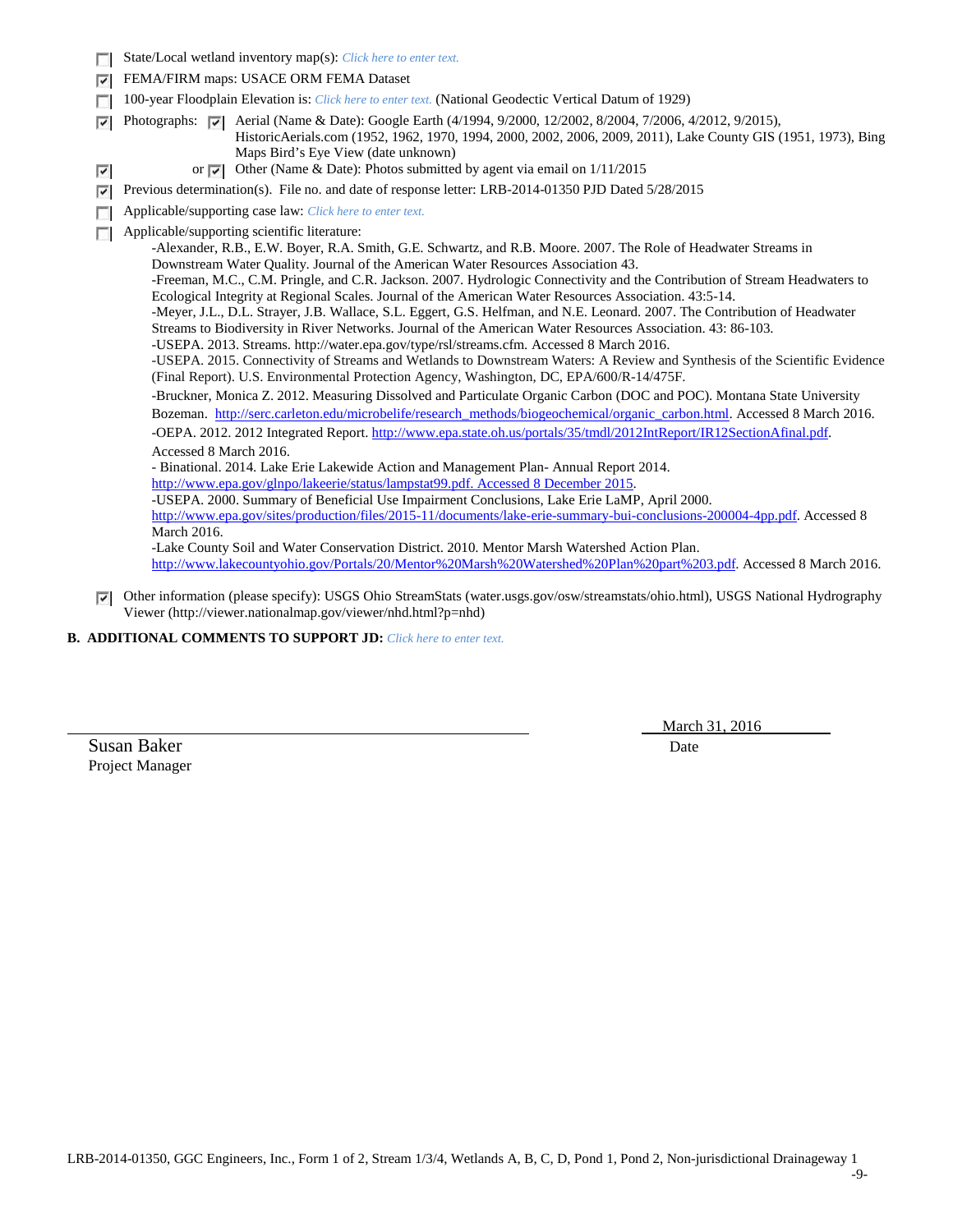### **APPROVED JURISDICTIONAL DETERMINATION FORM U.S. Army Corps of Engineers**

This form should be completed by following the instructions provided in Section IV of the JD Form Instructional Guidebook.

# **SECTION I: BACKGROUND INFORMATION**

- **A. REPORT COMPLETION DATE FOR APPROVED JURISDICTIONAL DETERMINATION (JD): March 31, 2016**
- **B. DISTRICT OFFICE, FILE NAME, AND NUMBER: LRB-2014-01350, GGC Engineers, Inc., Form 2 of 2, Stream 2**

### **C. PROJECT LOCATION AND BACKGROUND INFORMATION:**

State: Ohio County/parish/borough: Lake City: Painesville Center coordinates of site (lat/long in degree decimal format): Lat. 41.696100°, Long. -81.277141° Universal Transverse Mercator: 17

Name of nearest waterbody: Heisley Creek

Name of nearest Traditional Navigable Water (TNW) into which the aquatic resource flows: Lake Erie

Name of watershed or Hydrologic Unit Code (HUC): 041100030501

- ⊽ Check if map/diagram of review area and/or potential jurisdictional areas is/are available upon request.
- Check if other sites (e.g., offsite mitigation sites, disposal sites, etc…) are associated with this action and are recorded on a different п JD form

# **D. REVIEW PERFORMED FOR SITE EVALUATION (CHECK ALL THAT APPLY):**

- ⊽ Office (Desk) Determination. Date: March 1, 2016
- ⊽ Field Determination. Date(s): April 15, 2015

# **SECTION II: SUMMARY OF FINDINGS**

### **A. RHA SECTION 10 DETERMINATION OF JURISDICTION.**

There are no "*navigable waters of the U.S.*" within Rivers and Harbors Act (RHA) jurisdiction (as defined by 33 CFR part 329) in the review area. [*Required*]

- n Waters subject to the ebb and flow of the tide.
- Waters are presently used, or have been used in the past, or may be susceptible for use to transport interstate or foreign commerce. п Explain: *Click here to enter text.*

### **B. CWA SECTION 404 DETERMINATION OF JURISDICTION.**

There are "*waters of the U.S.*" within Clean Water Act (CWA) jurisdiction (as defined by 33 CFR part 328) in the review area. *[Required]*

- **1. Waters of the U.S.**
	- **a. Indicate presence of waters of U.S. in review area (check all that apply): [1](#page-9-0)**
- Е TNWs, including territorial seas
- п Wetlands adjacent to TNWs
- Relatively permanent waters<sup>[2](#page-9-1)</sup> (RPWs) that flow directly or indirectly into TNWs ⊽
- г Non-RPWs that flow directly or indirectly into TNWs
- п Wetlands directly abutting RPWs that flow directly or indirectly into TNWs
- Wetlands adjacent to but not directly abutting RPWs that flow directly or indirectly into TNWs г
- Wetlands adjacent to non-RPWs that flow directly or indirectly into TNWs г
- п Impoundments of jurisdictional waters
- Isolated (interstate or intrastate) waters, including isolated wetlands n.
	- **b. Identify (estimate) size of waters of the U.S. in the review area:**
		- Non-wetland waters: Stream 2- 150 linear feet: 2-4 width (ft) and/or *#* acres. Wetlands: *#* acres.
	- **c. Limits (boundaries) of jurisdiction** based on: Established by OHWM

Elevation of established OHWM (if known): Unknown

- **2. Non-regulated waters/wetlands (check if applicable):[3](#page-9-2)**
- Potentially jurisdictional waters and/or wetlands were assessed within the review area and determined to be not jurisdictional. п Explain: *Click here to enter text.*

<span id="page-9-0"></span><sup>&</sup>lt;sup>1</sup> Boxes checked below shall be supported by completing the appropriate sections in Section III below.

<span id="page-9-2"></span><span id="page-9-1"></span><sup>&</sup>lt;sup>2</sup> For purposes of this form, an RPW is defined as a tributary that is not a TNW and that typically flows year-round or has continuous flow at least "seasonally" (e.g., typically 3 months). <sup>3</sup> Supporting documentation is presented in Section III.F.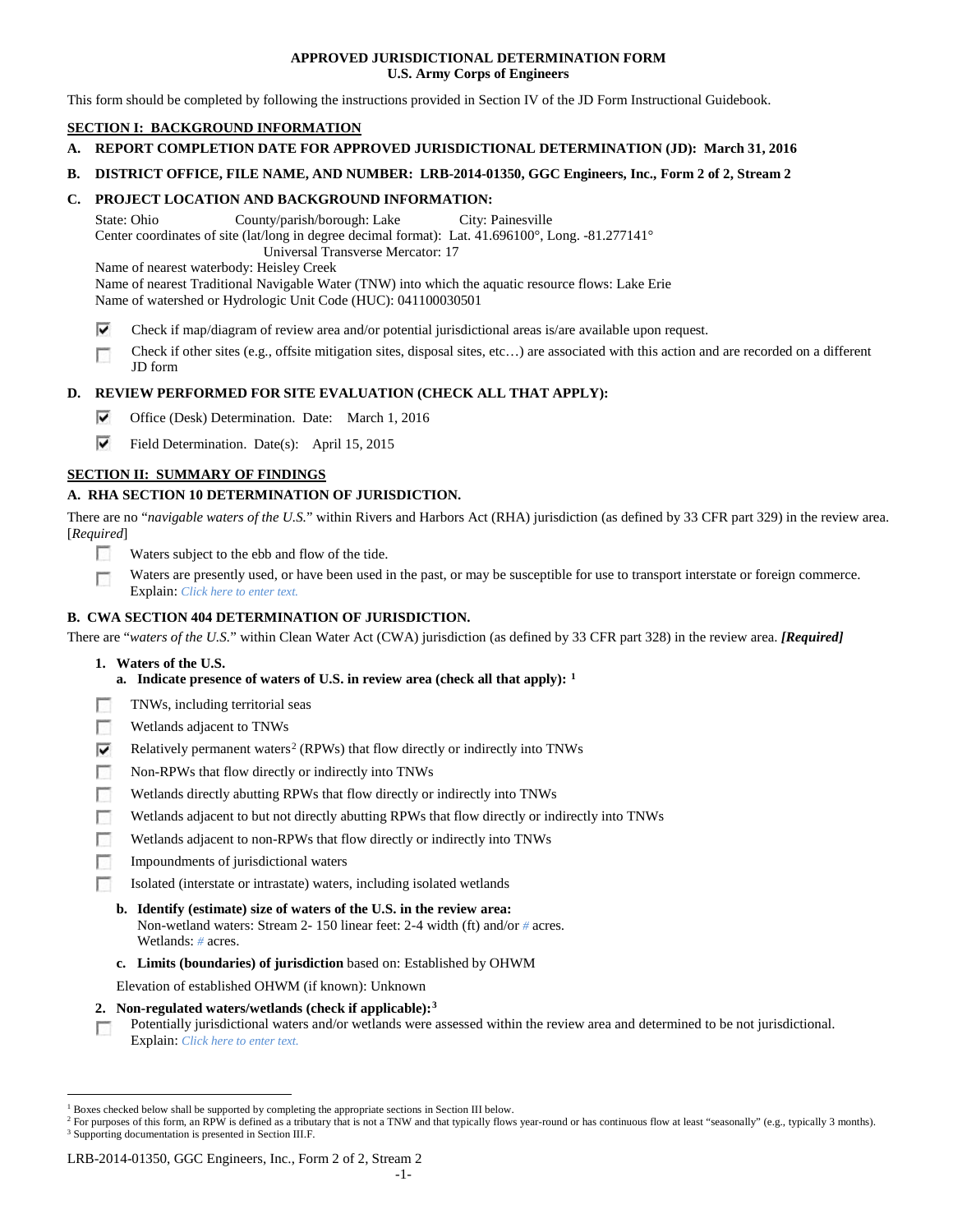#### **SECTION III: CWA ANALYSIS**

### **A. TNWs AND WETLANDS ADJACENT TO TNWs**

**The agencies will assert jurisdiction over TNWs and wetlands adjacent to TNWs. If the aquatic resource is a TNW, complete Section III.A.1 and Section III.D.1. only; if the aquatic resource is a wetland adjacent to a TNW, complete Sections III.A.1 and 2 and Section III.D.1.; otherwise, see Section III.B below**.

- **1. TNW**  Identify TNW: *Click here to enter text.*
	- Summarize rationale supporting determination: *Click here to enter text.*
- **2. Wetland adjacent to TNW** Summarize rationale supporting conclusion that wetland is "adjacent": *Click here to enter text.*

# **B. CHARACTERISTICS OF TRIBUTARY (THAT IS NOT A TNW) AND ITS ADJACENT WETLANDS (IF ANY):**

**This section summarizes information regarding characteristics of the tributary and its adjacent wetlands, if any, and it helps determine whether or not the standards for jurisdiction established under Rapanos have been met.** 

**The agencies will assert jurisdiction over non-navigable tributaries of TNWs where the tributaries are "relatively permanent waters" (RPWs), i.e. tributaries that typically flow year-round or have continuous flow at least seasonally (e.g., typically 3 months). A wetland that directly abuts an RPW is also jurisdictional. If the aquatic resource is not a TNW, but has year-round (perennial) flow, skip to Section III.D.2. If the aquatic resource is a wetland directly abutting a tributary with perennial flow, skip to Section III.D.4.**

**A wetland that is adjacent to but that does not directly abut an RPW requires a significant nexus evaluation. Corps districts and EPA regions will include in the record any available information that documents the existence of a significant nexus between a relatively permanent tributary that is not perennial (and its adjacent wetlands if any) and a traditional navigable water, even though a significant nexus finding is not required as a matter of law.**

**If the waterbody[4](#page-10-0) is not an RPW, or a wetland directly abutting an RPW, a JD will require additional data to determine if the waterbody has a significant nexus with a TNW. If the tributary has adjacent wetlands, the significant nexus evaluation must consider the tributary in combination with all of its adjacent wetlands. This significant nexus evaluation that combines, for analytical purposes, the tributary and all of its adjacent wetlands is used whether the review area identified in the JD request is the tributary, or its adjacent wetlands, or both. If the JD covers a tributary with adjacent wetlands, complete Section III.B.1 for the tributary, Section III.B.2 for any onsite wetlands, and Section III.B.3 for all wetlands adjacent to that tributary, both onsite and offsite. The determination whether a significant nexus exists is determined in Section III.C below.**

**1. Characteristics of non-TNWs that flow directly or indirectly into TNW**

**(i) General Area Conditions:**

Watershed size: ~28 square miles (12 digit HUC) Drainage area: *#* <1 square mile

Average annual rainfall: 37.78 inches Average annual snowfall: 36.2 inches

- **(ii) Physical Characteristics:**
	- (a) Relationship with TNW:
		- Tributary flows directly into TNW.
		- $\triangledown$  Tributary flows through 4 tributaries before entering TNW.

Project waters are 2-5 river miles from TNW. Project waters are 1 (or less) river miles from RPW. Project waters are 2-5 aerial (straight) miles from TNW. Project waters are 1 (or less) aerial (straight) miles from RPW. Project waters cross or serve as state boundaries. Explain: No

Identify flow route to TNW<sup>5</sup>: Stream 2 flows north into Stream 1/3/4 via Pond 1 (Form 1 of 1). Stream 1/3/4 flows north then west through the site and continues off-site in a northwesterly direction where it flows into Heisley Creek. Heisley Creek flows in a northwesterly direction into Marsh Creek which then flows into Lake Erie, a Section 10 Navigable water of the United States.

Tributary stream order, if known: 1

- (b) General Tributary Characteristics (check all that apply):
	- **Tributary** is:  $\forall$  Natural
		- Artificial (man-made). Explain: *Click here to enter text.*
		- Manipulated (man-altered). Explain: 19 linear feet of the tributary is culverted.

#### LRB-2014-01350, GGC Engineers, Inc., Form 2 of 2, Stream 2

<span id="page-10-1"></span><span id="page-10-0"></span><sup>&</sup>lt;sup>4</sup> Note that the Instructional Guidebook contains additional information regarding swales, ditches, washes, and erosional features generally and in the arid West. <sup>5</sup> Flow route can be described by identifying, e.g., tributary a, which flows through the review area, to flow into tributary b, which then flows into TNW.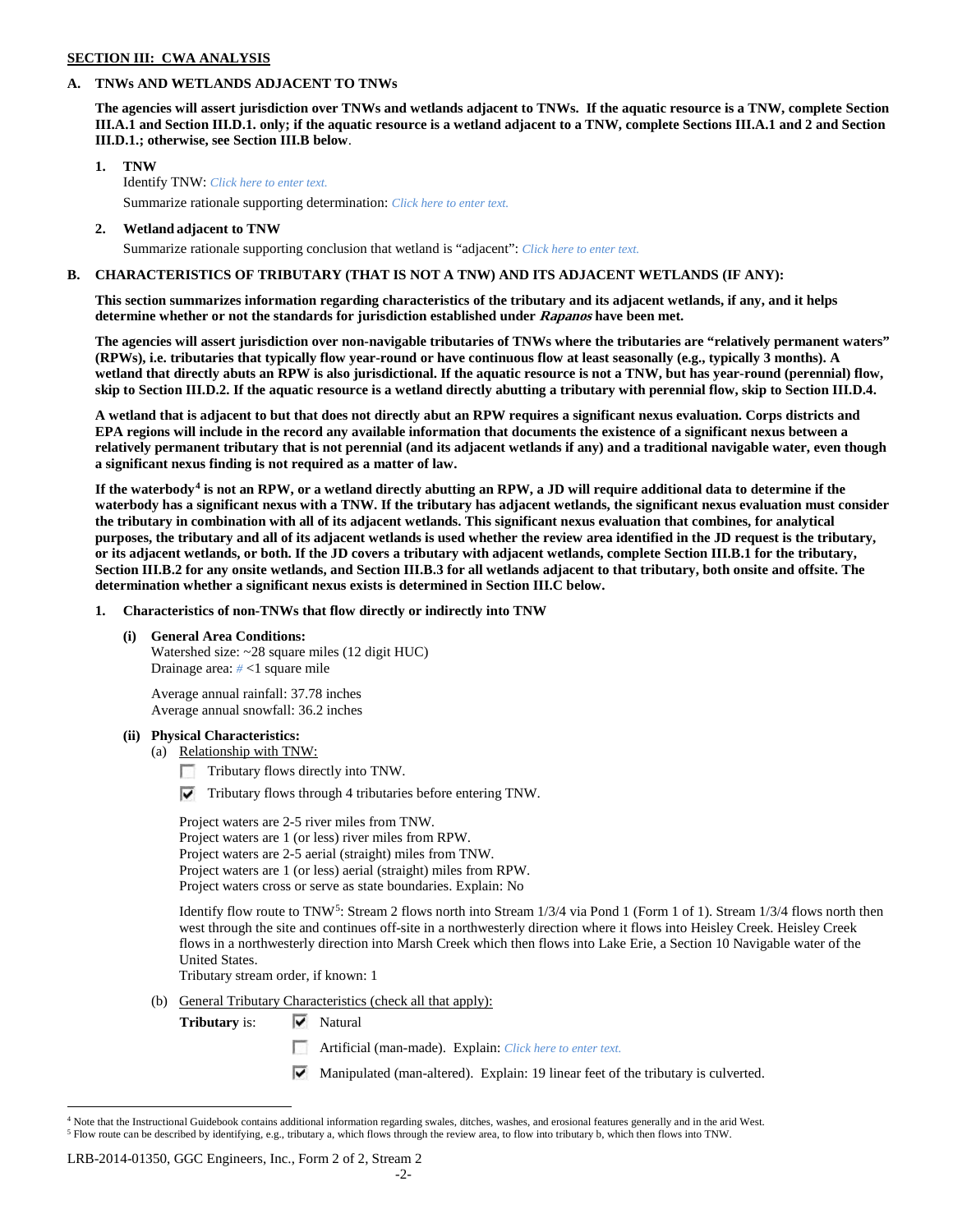**Tributary** properties with respect to top of bank (estimate): Average width: 2-4 feet Average depth: 1-2 feet Average side slopes: 2:1

Primary tributary substrate composition (check all that apply):

| $\overline{\triangleright}$ Silts | $\Box$ Sands                                        | $\triangledown$ Concrete   |
|-----------------------------------|-----------------------------------------------------|----------------------------|
| $\Box$ Cobbles                    | <b>C</b> ravel                                      | $\blacktriangleright$ Muck |
| $\Box$ Bedrock                    | Vegetation. Type/% cover: Click here to enter text. |                            |

 $\triangledown$  Other. Explain: Leaves/detritus

Tributary condition/stability [e.g., highly eroding, sloughing banks]. Explain: Tributary has bank erosion. Presence of run/riffle/pool complexes. Explain: None observed. Tributary geometry: Relatively Straight Tributary gradient (approximate average slope): Less than 2%

(c) Flow:

Tributary provides for: Seasonal Flow

Estimate average number of flow events in review area/year: 6-10

Describe flow regime: Tributary flows intermittently during wet seasons, during and after rainfall/snowmelt, and during periods of high water table. Tributary ceases flowing during dry periods and flows for greater than 3 months of the year. Other information on duration and volume: *Click here to enter text.*

Surface flow is: Confined Characteristics: Flow in confined to defined bed and banks and/or the culvert limits.

Subsurface flow: Unknown Explain findings: *Click here to enter text.*

Dye (or other) test performed: *Click here to enter text.*

Tributary has (check all that apply):

|  | $\overline{\triangledown}$ Bed and banks |  |  |
|--|------------------------------------------|--|--|
|--|------------------------------------------|--|--|

 $\nabla$  OHWM<sup>[6](#page-11-0)</sup> (check all indicators that apply):

|    | $\mathbb{F}$ Ori WM (check all indicators that apply).                             |    |                                                                                                                                                                              |
|----|------------------------------------------------------------------------------------|----|------------------------------------------------------------------------------------------------------------------------------------------------------------------------------|
|    | clear, natural line impressed on the bank $\Box$ the presence of litter and debris |    |                                                                                                                                                                              |
| V. | changes in the character of soil                                                   |    | $\triangleright$ destruction of terrestrial vegetation                                                                                                                       |
| V) | shelving                                                                           |    | the presence of wrack line                                                                                                                                                   |
|    | vegetation matted down, bent, or absent                                            | L. | sediment sorting                                                                                                                                                             |
| び  | leaf litter disturbed or washed away                                               |    | scour                                                                                                                                                                        |
|    | sediment deposition                                                                |    | multiple observed or predicted flow events                                                                                                                                   |
|    | water staining                                                                     |    | abrupt change in plant community Click here to enter text.                                                                                                                   |
|    | other (list): Click here to enter text.                                            |    |                                                                                                                                                                              |
|    | Discontinuous OHWM. <sup>7</sup> Explain: Click here to enter text.                |    |                                                                                                                                                                              |
|    |                                                                                    |    | If factors other than the OHWM were used to determine lateral extent of CWA jurisdiction (check all that apply):<br>$\Box$ M. $\Box$ H. W. $\Box$ M. $\Box$ is directed from |

- $\Box$  High Tide Line indicated by:  $\Box$  Mean High Water Mark indicated by:
	- oil or scum line along shore objects  $\Box$  survey to available datum;
	- $\Box$  fine shell or debris deposits (foreshore)  $\Box$  physical markings;
	- $\Box$  physical markings/characteristics  $\Box$  vegetation lines/changes in vegetation types.
	- $\Box$  tidal gauges
	- other (list): *Click here to enter text.*

# **(iii) Chemical Characteristics:**

Characterize tributary (e.g., water color is clear, discolored, oily film; water quality; general watershed characteristics, etc.). Explain: Water color in the tributary was clear. Known sources of impairment within the Lake Erie Watershed include: habitat loss and degradation of habitat particularly in wetlands; destruction and draining of wetlands; nonindigenous species (exotics); loss of forage fish availability; overexploitation; loss of native stocks/species, particularly keystone predators; fire suppression; logging; high water levels, storm surges; dredging/channel modifications; water taking; streambank/shoreline filling and hardening; sediment/chemical/contaminant/nutrient loadings; and navigation/boating activities (USEPA, 2000).

<span id="page-11-1"></span><span id="page-11-0"></span> <sup>6</sup> <sup>6</sup>A natural or man-made discontinuity in the OHWM does not necessarily sever jurisdiction (e.g., where the stream temporarily flows underground, or where the OHWM has been removed by development or agricultural practices). Where there is a break in the OHWM that is unrelated to the waterbody's flow regime (e.g., flow over a rock outcrop or through a culvert), the agencies will look for indicators of flow above and below the break. 7 Ibid.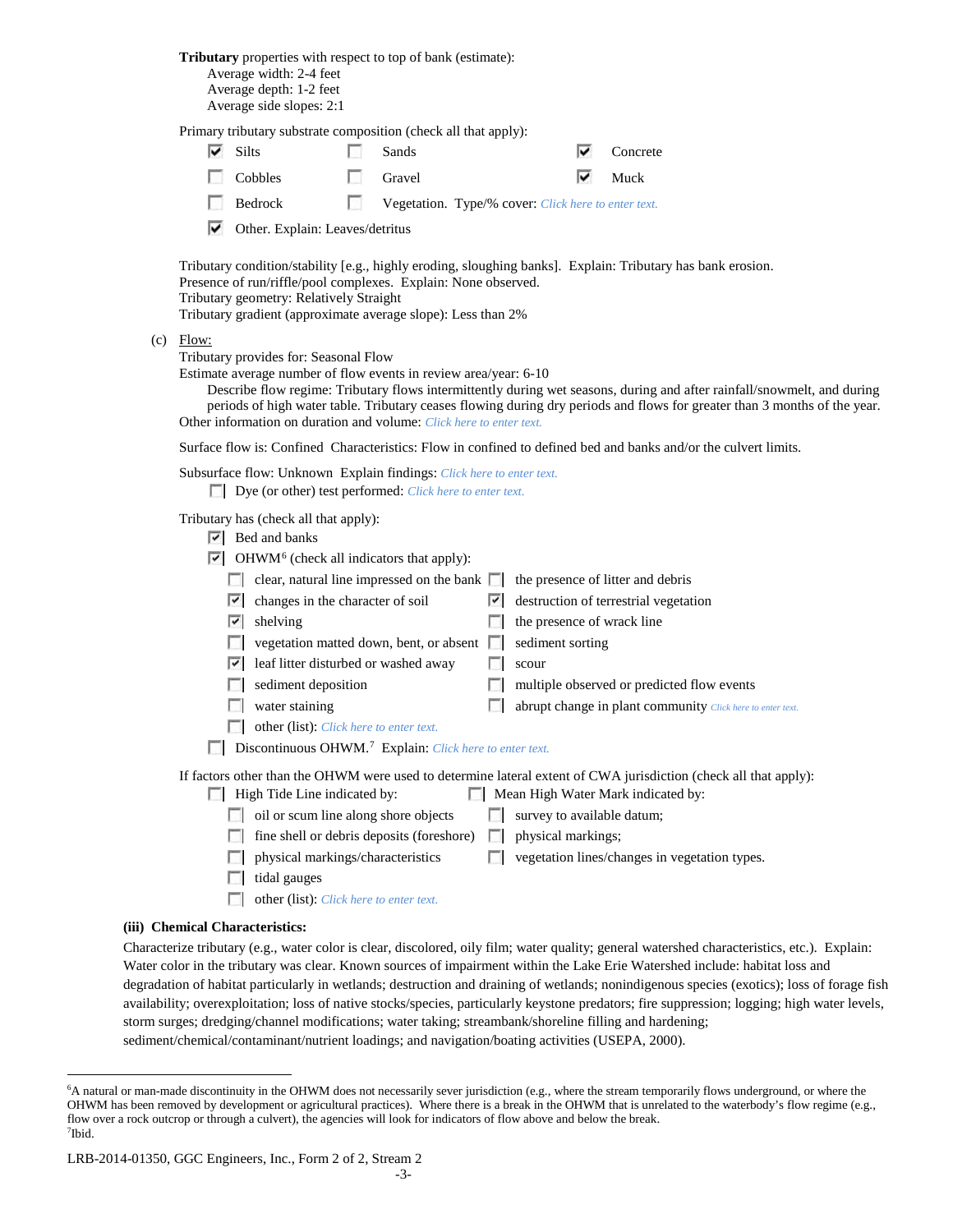Identify specific pollutants, if known: Unknown.

|    |     | ⊽   | (iv) Biological Characteristics. Channel supports (check all that apply):<br>Riparian corridor. Characteristics (type, average width): Tributary has a forested riparian corridor ranging up to 50 feet in<br>width.                                                                                                                                                                                                                                                                                                                                                           |
|----|-----|-----|--------------------------------------------------------------------------------------------------------------------------------------------------------------------------------------------------------------------------------------------------------------------------------------------------------------------------------------------------------------------------------------------------------------------------------------------------------------------------------------------------------------------------------------------------------------------------------|
|    |     | u   | Wetland fringe. Characteristics: Click here to enter text.                                                                                                                                                                                                                                                                                                                                                                                                                                                                                                                     |
|    |     | ⊽   | Habitat for:                                                                                                                                                                                                                                                                                                                                                                                                                                                                                                                                                                   |
|    |     |     | Federally Listed species. Explain findings: Click here to enter text.                                                                                                                                                                                                                                                                                                                                                                                                                                                                                                          |
|    |     |     | Fish/spawn areas. Explain findings: Click here to enter text.                                                                                                                                                                                                                                                                                                                                                                                                                                                                                                                  |
|    |     |     |                                                                                                                                                                                                                                                                                                                                                                                                                                                                                                                                                                                |
|    |     |     | L.<br>Other environmentally-sensitive species. Explain findings: Click here to enter text.                                                                                                                                                                                                                                                                                                                                                                                                                                                                                     |
|    |     |     | ▽<br>Aquatic/wildlife diversity. Explain findings: Tributary provides habitat for aquatic flora and fauna.                                                                                                                                                                                                                                                                                                                                                                                                                                                                     |
| 2. |     |     | Characteristics of wetlands adjacent to non-TNW that flow directly or indirectly into TNW                                                                                                                                                                                                                                                                                                                                                                                                                                                                                      |
|    | (i) | (a) | <b>Physical Characteristics:</b><br>General Wetland Characteristics:<br>Properties:<br>Wetland size: $#$ acres<br>Wetland type. Explain: Click here to enter text.<br>Wetland quality. Explain: Click here to enter text.<br>Project wetlands cross or serve as state boundaries. Explain: Click here to enter text.                                                                                                                                                                                                                                                           |
|    |     |     | (b) General Flow Relationship with Non-TNW:<br>Flow is: Choose an item. Explain: Click here to enter text.                                                                                                                                                                                                                                                                                                                                                                                                                                                                     |
|    |     |     | Surface flow is: Choose an item.<br><b>Characteristics:</b> Click here to enter text.                                                                                                                                                                                                                                                                                                                                                                                                                                                                                          |
|    |     |     | Subsurface flow: Choose an item. Explain findings: Click here to enter text.<br>Dye (or other) test performed: Click here to enter text.                                                                                                                                                                                                                                                                                                                                                                                                                                       |
|    |     | (c) | Wetland Adjacency Determination with Non-TNW:<br>Directly abutting<br><b>1999</b><br>$\Box$<br>Not directly abutting<br>Discrete wetland hydrologic connection. Explain: Click here to enter text.<br>Ecological connection. Explain: Click here to enter text.<br>п<br>п<br>Separated by berm/barrier. Explain: Click here to enter text.                                                                                                                                                                                                                                     |
|    |     |     | (d) Proximity (Relationship) to TNW<br>Project wetlands are <i>Choose an item.</i> river miles from TNW.<br>Project waters are <i>Choose an item.</i> aerial (straight) miles from TNW.<br>Flow is from: Choose an item.<br>Estimate approximate location of wetland as within the Choose an item. floodplain.                                                                                                                                                                                                                                                                 |
|    |     |     | (ii) Chemical Characteristics:<br>Characterize wetland system (e.g., water color is clear, brown, oil film on surface; water quality; general watershed characteristics;<br>etc.). Explain: Click here to enter text.<br>Identify specific pollutants, if known: Click here to enter text.                                                                                                                                                                                                                                                                                     |
|    |     |     | (iii) Biological Characteristics. Wetland supports (check all that apply):<br>Riparian buffer. Characteristics (type, average width): Click here to enter text.<br>Vegetation type/percent cover. Explain: Click here to enter text.<br>$\Box$ Habitat for:<br>Federally Listed species. Explain findings: Click here to enter text.<br>Fish/spawn areas. Explain findings: Click here to enter text.<br>Other environmentally-sensitive species. Explain findings: Click here to enter text.<br>L.<br>Aquatic/wildlife diversity. Explain findings: Click here to enter text. |
| 3. |     |     | Characteristics of all wetlands adjacent to the tributary (if any)                                                                                                                                                                                                                                                                                                                                                                                                                                                                                                             |

All wetland(s) being considered in the cumulative analysis: *Choose an item.* Approximately (*#*) acres in total are being considered in the cumulative analysis.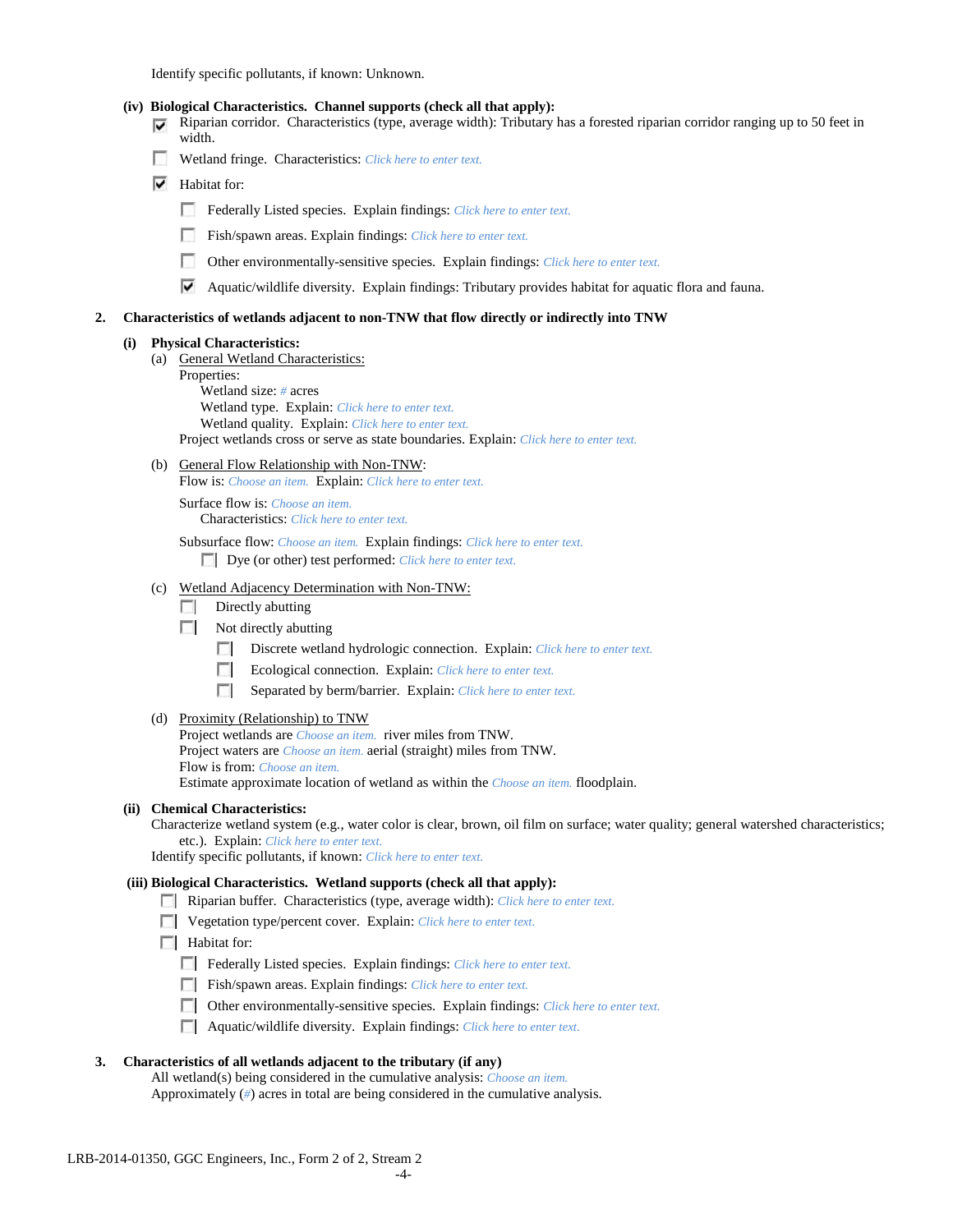For each wetland, specify the following:

| Directly abuts? $(Y/N)$ | Size (in acres) | Directly abuts? $(Y/N)$ | Size (in acres) |
|-------------------------|-----------------|-------------------------|-----------------|
|                         |                 | Y/N                     |                 |
| V/N                     |                 | Y/N                     |                 |
| V/N                     |                 | Y/N                     |                 |
|                         |                 | Y/N                     |                 |

Summarize overall biological, chemical and physical functions being performed: *Click here to enter text.*

# **C. SIGNIFICANT NEXUS DETERMINATION**

**A significant nexus analysis will assess the flow characteristics and functions of the tributary itself and the functions performed by any wetlands adjacent to the tributary to determine if they significantly affect the chemical, physical, and biological integrity of a TNW. For each of the following situations, a significant nexus exists if the tributary, in combination with all of its adjacent wetlands, has more than a speculative or insubstantial effect on the chemical, physical and/or biological integrity of a TNW. Considerations when evaluating significant nexus include, but are not limited to the volume, duration, and frequency of the flow of water in the tributary and its proximity to a TNW, and the functions performed by the tributary and all its adjacent wetlands. It is not appropriate to determine significant nexus based solely on any specific threshold of distance (e.g. between a tributary and its adjacent wetland or between a tributary and the TNW). Similarly, the fact an adjacent wetland lies within or outside of a floodplain is not solely determinative of significant nexus.** 

#### **Draw connections between the features documented and the effects on the TNW, as identified in the** *Rapanos* **Guidance and discussed in the Instructional Guidebook. Factors to consider include, for example:**

- Does the tributary, in combination with its adjacent wetlands (if any), have the capacity to carry pollutants or flood waters to TNWs, or to reduce the amount of pollutants or flood waters reaching a TNW?
- Does the tributary, in combination with its adjacent wetlands (if any), provide habitat and lifecycle support functions for fish and other species, such as feeding, nesting, spawning, or rearing young for species that are present in the TNW?
- Does the tributary, in combination with its adjacent wetlands (if any), have the capacity to transfer nutrients and organic carbon that support downstream foodwebs?
- Does the tributary, in combination with its adjacent wetlands (if any), have other relationships to the physical, chemical, or biological integrity of the TNW?

#### *Note: the above list of considerations is not inclusive and other functions observed or known to occur should be documented below:*

- **1. Significant nexus findings for non-RPW that has no adjacent wetlands and flows directly or indirectly into TNWs.** Explain findings of presence or absence of significant nexus below, based on the tributary itself, then go to Section III.D: *Click here to enter text.*
- **2. Significant nexus findings for non-RPW and its adjacent wetlands, where the non-RPW flows directly or indirectly into TNWs.**  Explain findings of presence or absence of significant nexus below, based on the tributary in combination with all of its adjacent wetlands, then go to Section III.D: *Click here to enter text.*
- **3. Significant nexus findings for wetlands adjacent to an RPW but that do not directly abut the RPW.** Explain findings of presence or absence of significant nexus below, based on the tributary in combination with all of its adjacent wetlands, then go to Section III.D: *Click here to enter text.*

# **D. DETERMINATIONS OF JURISDICTIONAL FINDINGS. THE SUBJECT WATERS/WETLANDS ARE (CHECK ALL THAT APPLY):**

- **1. TNWs and Adjacent Wetlands.** Check all that apply and provide size estimates in review area:
	- TNWs: *#* linear feet *#* width (ft), Or, *#* acres.
	- **Wetlands adjacent to TNWs: # acres.**
- **2. RPWs that flow directly or indirectly into TNWs.**
	- Tributaries of TNWs where tributaries typically flow year-round are jurisdictional. Provide data and rationale indicating that tributary is perennial: *Click here to enter text.*.
	- Tributaries of TNW where tributaries have continuous flow "seasonally" (e.g., typically three months each year) are jurisdictional. Data supporting this conclusion is provided at Section III.B. Provide rationale indicating that tributary flows seasonally: Tributary flows intermittently during wet seasons, during and after rainfall/snowmelt, and during periods of high water table. Tributary ceases flowing during dry periods and flows for greater than 3 months of the year. Photographs taken by the agent in October 2014 indicate flow in the channel. Photographs taken by USACE during a site visit in April 2015 indicate flow in the channel.

Provide estimates for jurisdictional waters in the review area (check all that apply):

- Tributary waters: **Stream 2- 150 linear feet: 2-4 width (ft)**
- Other non-wetland waters: *#* acres.

Identify type(s) of waters: *Click here to enter text.*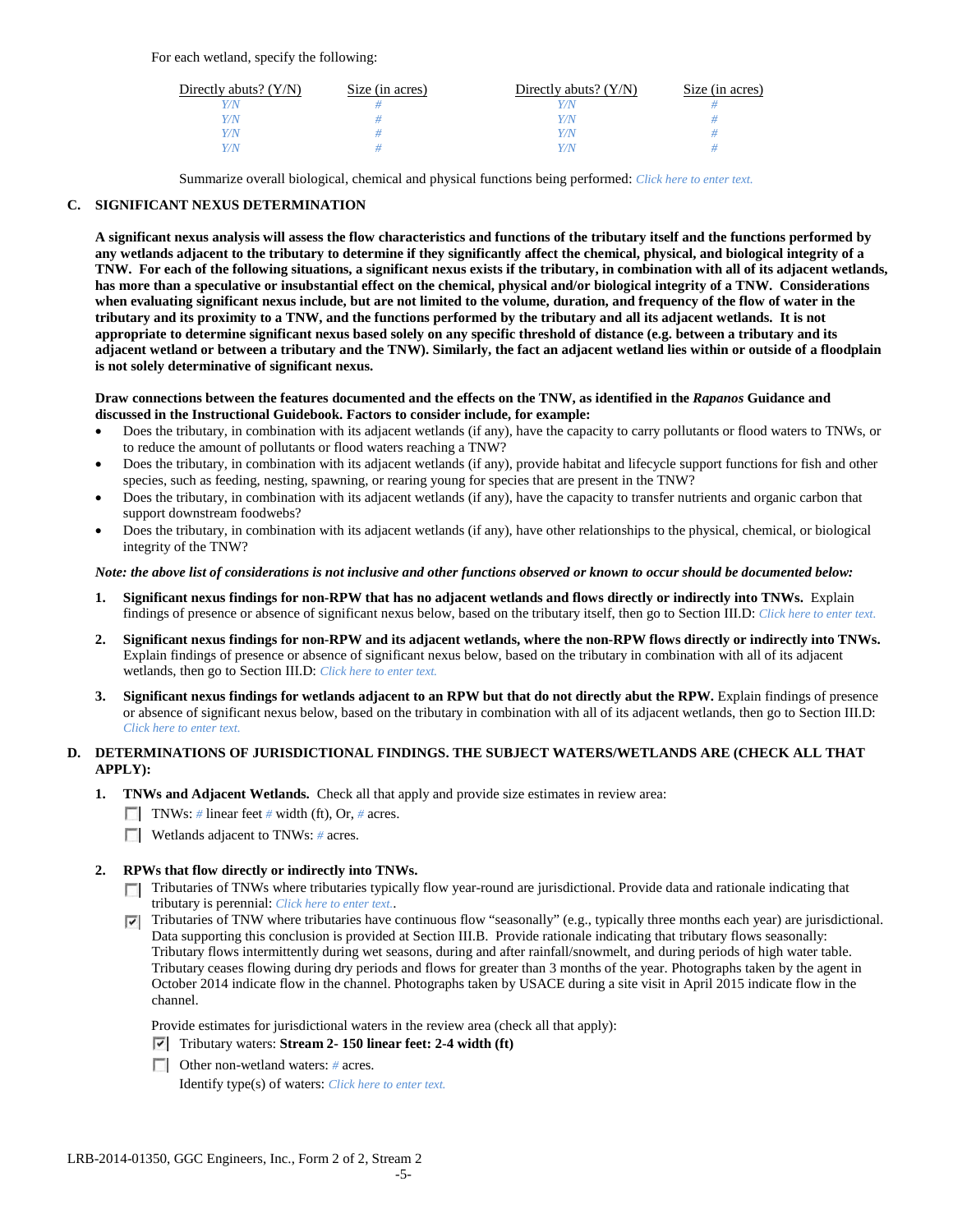### **3. Non-RPWs[8](#page-14-0) that flow directly or indirectly into TNWs.**

Waterbody that is not a TNW or an RPW, but flows directly or indirectly into a TNW, and it has a significant nexus with a TNW is jurisdictional. Data supporting this conclusion is provided at Section III.C.

Provide estimates for jurisdictional waters within the review area (check all that apply):

- **Tributary waters:** # linear feet # width (ft).
- Other non-wetland waters: # acres. Identify type(s) of waters: *Click here to enter text.*
- **4. Wetlands directly abutting an RPW that flow directly or indirectly into TNWs.**
	- **Wetlands directly abut RPW and thus are jurisdictional as adjacent wetlands.** 
		- $\Box$  Wetlands directly abutting an RPW where tributaries typically flow year-round. Provide data and rationale indicating that tributary is perennial in Section III.D.2, above. Provide rationale indicating that wetland is directly abutting an RPW: *Click here to enter text.*
		- Wetlands directly abutting an RPW where tributaries typically flow "seasonally." Provide data indicating that tributary is seasonal in Section III.B and rationale in Section III.D.2, above. Provide rationale indicating that wetland is directly abutting an RPW: *Click here to enter text.*

Provide acreage estimates for jurisdictional wetlands in the review area: *#* acres.

- **5. Wetlands adjacent to but not directly abutting an RPW that flow directly or indirectly into TNWs.**
	- $\Box$  Wetlands that do not directly abut an RPW, but when considered in combination with the tributary to which they are adjacent and with similarly situated adjacent wetlands, have a significant nexus with a TNW are jurisidictional. Data supporting this conclusion is provided at Section III.C.

Provide acreage estimates for jurisdictional wetlands in the review area: *#* acres.

- **6. Wetlands adjacent to non-RPWs that flow directly or indirectly into TNWs.** 
	- **Netlands adjacent to such waters, and have when considered in combination with the tributary to which they are adjacent** and with similarly situated adjacent wetlands, have a significant nexus with a TNW are jurisdictional. Data supporting this conclusion is provided at Section III.C.

Provide estimates for jurisdictional wetlands in the review area: *#* acres.

#### **7. Impoundments of jurisdictional waters. [9](#page-14-1)**

As a general rule, the impoundment of a jurisdictional tributary remains jurisdictional.

- Demonstrate that impoundment was created from "waters of the U.S.," or
- Demonstrate that water meets the criteria for one of the categories presented above (1-6), or
- п Demonstrate that water is isolated with a nexus to commerce (see E below).
- **E. ISOLATED [INTERSTATE OR INTRA-STATE] WATERS, INCLUDING ISOLATED WETLANDS, THE USE, DEGRADATION OR DESTRUCTION OF WHICH COULD AFFECT INTERSTATE COMMERCE, INCLUDING ANY SUCH WATERS (CHECK ALL THAT APPLY):[10](#page-14-2)**
	- which are or could be used by interstate or foreign travelers for recreational or other purposes.
	- from which fish or shellfish are or could be taken and sold in interstate or foreign commerce.
	- which are or could be used for industrial purposes by industries in interstate commerce.
	- Interstate isolated waters.Explain: *Click here to enter text.*
	- Other factors.Explain: *Click here to enter text.*

#### **Identify water body and summarize rationale supporting determination:** *Click here to enter text.*

Provide estimates for jurisdictional waters in the review area (check all that apply):

- Tributary waters: # linear feet # width (ft).
- Other non-wetland waters: *#* acres.

Identify type(s) of waters: *Click here to enter text.*

Wetlands: # acres.

### **F. NON-JURISDICTIONAL WATERS, INCLUDING WETLANDS (CHECK ALL THAT APPLY):**

If potential wetlands were assessed within the review area, these areas did not meet the criteria in the 1987 Corps of Engineers Wetland Delineation Manual and/or appropriate Regional Supplements.

<span id="page-14-2"></span><sup>10</sup> Prior to asserting or declining CWA jurisdiction based solely on this category, Corps Districts will elevate the action to Corps and EPA HQ for review consistent with the process described in the Corps/EPA *Memorandum Regarding CWA Act Jurisdiction Following Rapanos.*

 $\frac{1}{8}$ See Footnote # 3.

<span id="page-14-1"></span><span id="page-14-0"></span><sup>&</sup>lt;sup>9</sup> To complete the analysis refer to the key in Section III.D.6 of the Instructional Guidebook.